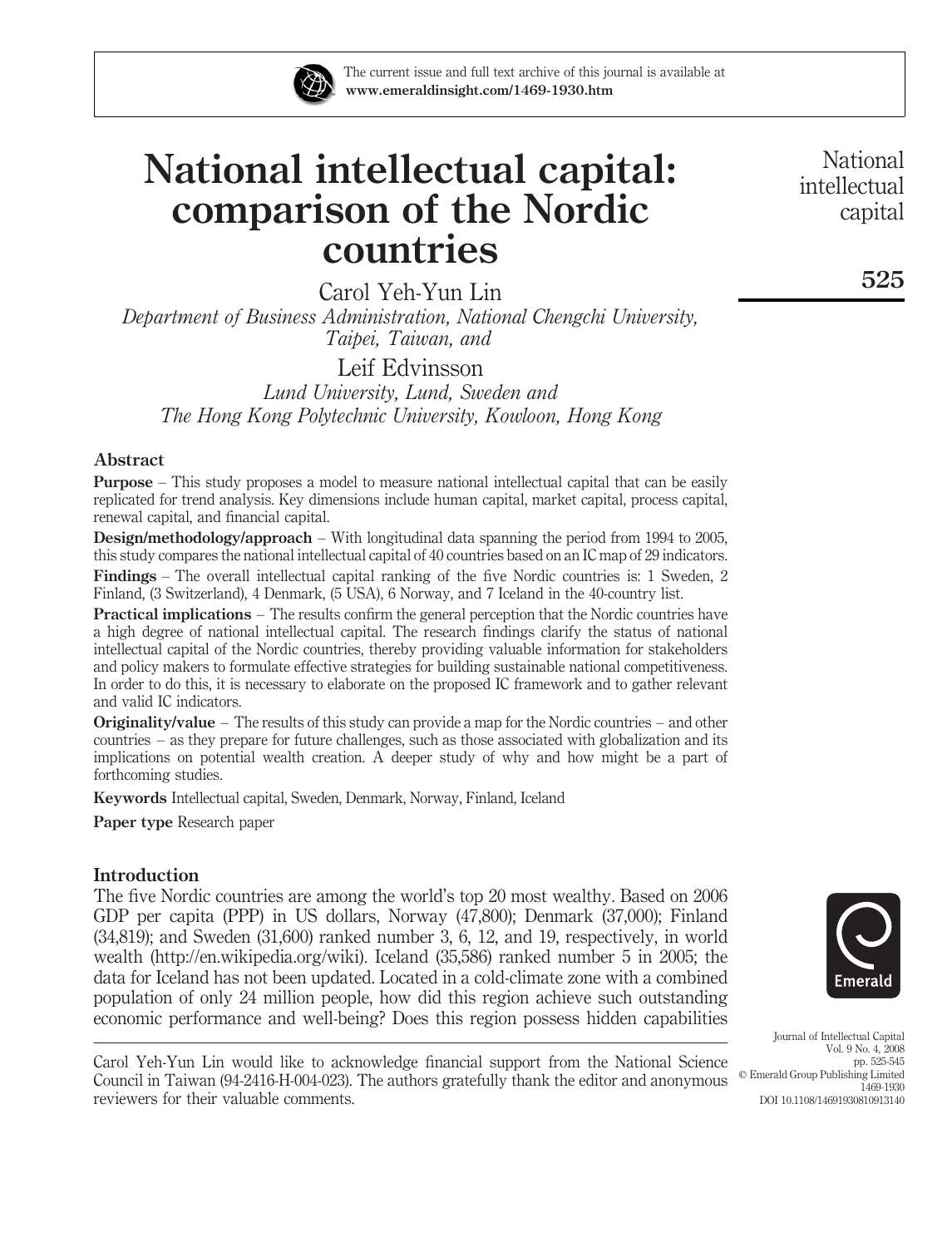that have allowed its citizens to overcome the rough physical environment and excel? Intangible assets is the most likely answer.

Despite this historical success, World Bank (2007) predicted in a Global Economic Prospects 2007 press release that economic growth for 2007-2008 in high-income countries is expected to be 2.6 percent compared with a 6 percent increase in developing countries (http://web.worldbank.org). The challenges that rapid globalization, trade expansion, and technology diffusion present to developing countries may intensify stresses on the "global commons." Are Nordic countries ready to cope with potential economic stagnation? Can the intangible assets they have accumulated sustain the competitiveness of this region? Our longitudinal study, spanning the years of 1994-2005, may provide some answers.

Over the past few decades, intangible assets, such as knowledge, patents, and innovation, have been identified as fundamental sources of wealth and progress. These assets represent a major concern for business firms and their stakeholders as well as for policy makers (Garcia-Ayuso, 2003). Drucker (1993) predicts the emergence of a society dominated by knowledge-based resources and a competitive landscape in the allocation of intellectual capital (IC) (Bontis, 2004). But how do we measure and map this new IC landscape?

IC is defined as "intellectual material – knowledge, information, intellectual property, experience – that can be put to use to create wealth" (Stewart, 1997). It is also described as the basis for future earning capabilities (Edvinsson and Malone, 1997) and as human capital functioning together with elements of structural capital. It is the combination of human capital and the associated factors surrounding IC dimensions that have turned out to be a key source of wealth at both organizational and national levels. Those countries with knowledge-intensive industries will be the winners in terms of future wealth creation (Bounfour and Edvinsson, 2004).

The IC of a nation requires the articulation of a comprehensive system of variables that helps uncover and manage that nation's invisible wealth. Past studies, to be elaborated on in the literature review section, either propose models from a limited perspective (e.g. inputs or intellectual property rights) or models containing too many variables to be easily replicated for trend analysis. This study attempts to propose a moderate set of national IC indices that is valid and can be easily replicated for follow-up studies.

This study first built a measurement model to capture national IC, then used the Organization for Economic Co-operation and Development (OECD) and the International Institute for Management Development (IMD, 1994-2005) World Competitiveness Yearbook database to rank the IC of 40 countries, from 1994 to 2005, focusing on the five Nordic countries. In what follows, the authors will review relevant literature, propose a model for national-level IC mapping and measurement, elaborate research methods, and interpret research findings.

#### Literature review

During the past decade, knowledge assets and IC have been attracting an increasing amount of attention, not only from academics and CEOs, but also from national policy makers. A World Bank (1998) report points out that the adoption of policies to increase a nation's intellectual wealth can improve people's lives, besides giving them higher incomes. Knowledge assets are the intangible assets of a country, and they have significant implications for future national value, as they represent the source of the

JIC 9,4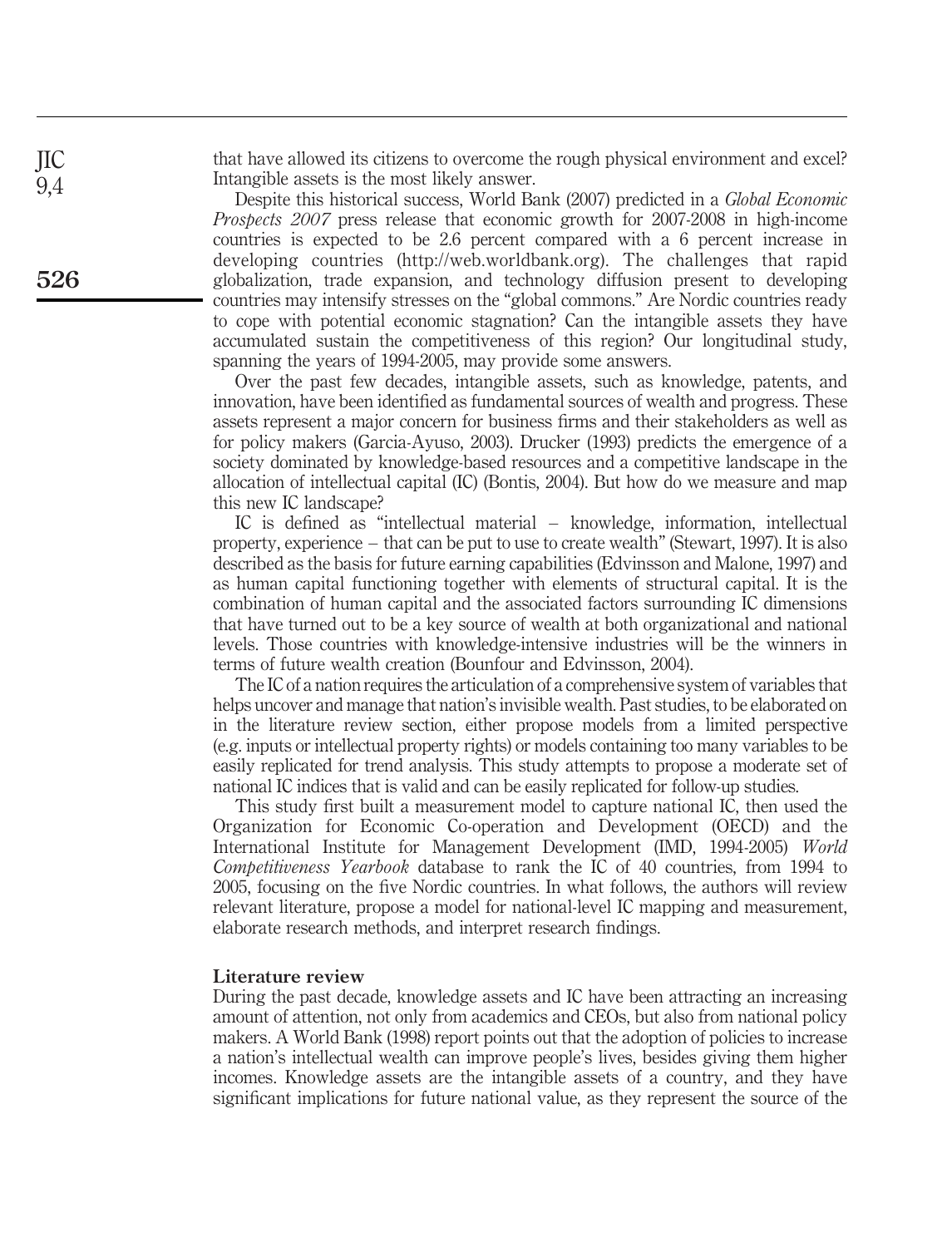competencies and capabilities deemed essential for national economic growth, human development, and quality of life (Malhotra, 2003). As a result, countries rich in intangible assets fare better in terms of national wealth than those whose assets are limited to land, tools, and labor (Malhotra, 2003; World Bank, 1998).

The measurement of intangible assets assists nations in analyzing and benchmarking their competencies and capabilities. Such assessments can facilitate the adoption of policies and practices to promote holistic national development (Malhotra, 2003). Since most measurements of national IC analyze existing data at the input and output level (Bounfour, 2003), the major problem lies in the lack of a comprehensive reference framework (Pomeda et al., 2002). In addition, comparison among countries is based on the different content and quality criteria of different regional-national statistical systems, which may result in inconsistencies in comparison and analysis (Klein, 2000). Despite these constraints, there have been some initiatives to measure national IC as described hereafter.

## Framework and main models used to measure and manage the IC of nations

Rembe (1999), in collaboration with others, examined the factors that invite foreign investment in Sweden and proposed a strategic plan for the future development of Sweden's human, market, process, and renewal capitals. Following Rembe, several researchers carried out similar initiatives to assess the IC of the state of Israel (Pasher, 1999), the Arab Region (Bontis, 2004), and Sweden (Spring Project, 2002). These researchers confirmed the main focus in this field of study, which was adopted by this study. Table I summarizes the dimensions and main indicators/indices of these studies.

### Measurements proposed by regional or world development organizations

Several world development organizations have joined the effort to help countries make better resource allocation decisions by proposing various assessment models. Among these proposed models, the following three models are the most well known.

#### The World Bank's knowledge assessment methodology

The aim of knowledge assessment methodology (KAM) is to illustrate and identify problems and opportunities that a country encounters for policy reference and for future investment. It can also be used to benchmark "how an economy compares with its competitors or countries it wishes to imitate" (World Bank, 2002). KAM consists of 69 structural and qualitative variables classified into five dimensions. Four of these dimensions are considered decisive in the development of a knowledge-based economy: the economic and institutional regime, an educated and skilled population of citizens, a dynamic information infrastructure, and an efficient innovation system. The fifth dimension tracks the overall performance of the economy.

#### OECD measurement models

OECD regards inputs rather than outputs as significant when measuring national IC (Malhotra, 2003). In other words, the more a country invests in its higher education and in R&D and software, the more IC it has.

Because the value of input-based measurements at the firm level is questionable, researchers on a national level focus less on the amount of financial investment or financial input and more on the way that people manage and utilize these inputs (Collins, 2001; Malhotra, 2003; Carr, 2003).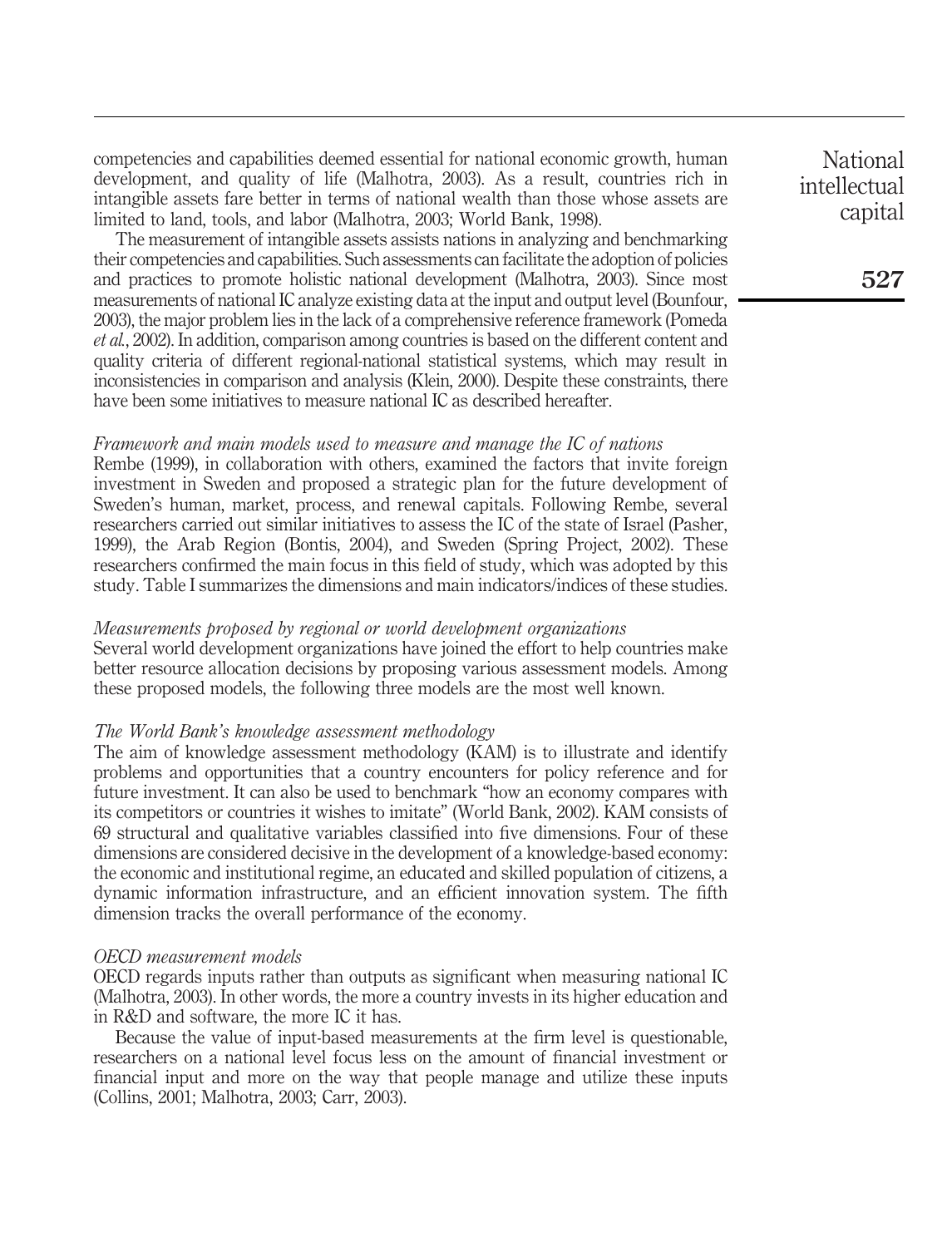| Table I.<br>Dimensions and nature of<br>indicators for measuring<br>national IC |                     |                                                                                           | JIC<br>9,4<br>528                                                                                          |
|---------------------------------------------------------------------------------|---------------------|-------------------------------------------------------------------------------------------|------------------------------------------------------------------------------------------------------------|
| Country/researcher                                                              | General basic model | Dimensions                                                                                | Nature of indicators                                                                                       |
| Sweden (Rembe, 1999)                                                            | Skandia navigator   | Renewal capital<br>Process capital<br>Human capital<br>Market capital                     | Descriptive indicators<br>Financial indicators                                                             |
| 1999)<br>State of Israel (Pasher,                                               | Skandia navigator   | Renewal and development capital<br>Process capital<br>Human capital<br>Market capital     | Financial indicators                                                                                       |
| 2000)<br>Malaysia (Bontis et al.,                                               | Skandia navigator   | Financial wealth<br>Renewal capital<br>Process capital<br>Human capital<br>Market capital | Descriptive indicators<br>Intangible indicators<br>Financial indicators                                    |
| 2002)<br>Sweden (Spring Project,                                                | Skandia navigator   | Structural capital<br>Relational capital<br>Business recipe<br>Human capital              | Company-universities indicators<br>Competence indicators<br>Innovation indicators<br>Industrial indicators |
| et al., 2002)<br>Madrid, Spain (Pomeda                                          | Skandia navigator   | Technological capital<br>Human capital<br>Social capital                                  | Descriptive indicators<br>Innovation indicators<br>Intangible indicators                                   |
| Arab Region (Bontis, 2004)                                                      | Skandia navigator   | Financial wealth<br>Renewal capital<br>Process capital<br>Human capital<br>Market capital | Descriptive indicators<br>Intangible indicators<br>Financial indicators                                    |
| EU (Bounfour, 2003)                                                             | IC-dVAL approach    | Resources<br>Processes<br>Outputs                                                         | Descriptive indicators<br>Innovation indicators<br>Financial indicators                                    |
| Pomeda et al. (2002)<br>Source: Revised from                                    |                     |                                                                                           |                                                                                                            |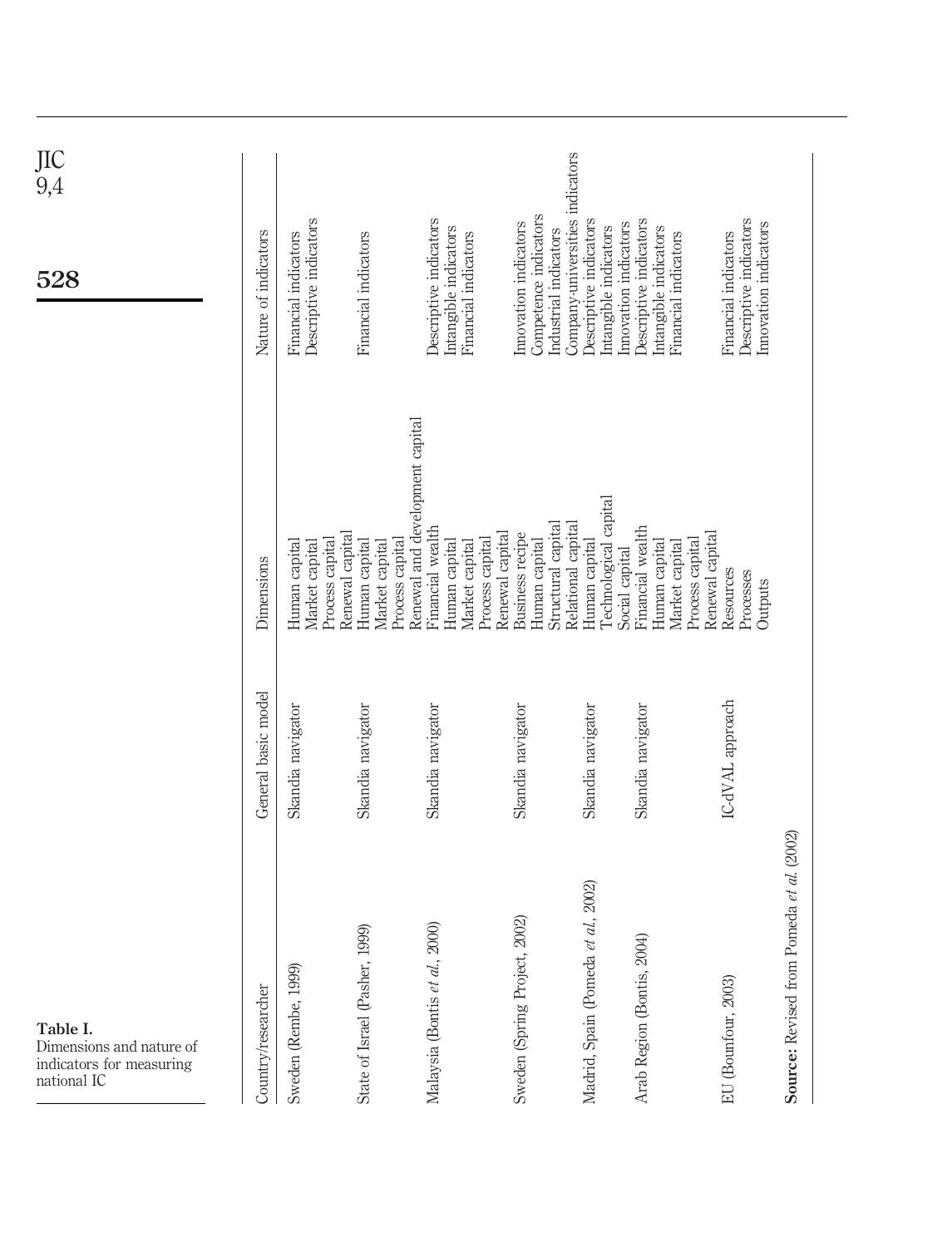### United Nations Economic Commission for Europe model

The United Nations' Economic Commission for Europe (ECE) model, with the objective of both facilitating innovation and commercializing knowledge assets, inspects the existing practices and methodologies for valuing IC and the valuation of inventions, patents, managerial flexibility, stock market, and R&D projects (United Nations Economic Commission for Europe, 2003).

This model provides a holistic view of the sustainable innovation process, focusing in particular on the valuation of intellectual property rights. Since innovation is closely linked to human resources, governments have gradually begun to provide more support for human resources development and ongoing adaptation of institutional, information, and innovation systems. This shift stems from the realization that the innovation and technological capabilities of a country are correlated with long-term growth and social progress.

#### The national IC measurement model proposed by this study

The measurement of IC of a nation requires the articulation of a system of variables to help uncover and manage the invisible wealth of a country. In the past, researchers from different backgrounds have proposed different models to evaluate IC. Because this field of study is still developing, a consensus regarding the set of determinants that should be employed has yet to be reached. Building on past research in this field, this study proposes a framework and model of measurement and then tests this model by using the widely accepted OECD and IMD databases, which contain both quantitative and qualitative indicators. Although national wealth can be assessed from different perspectives, including health, poverty, and gender empowerment (Bontis, 2004), the main focus of this paper is on the most commonly used national IC framework, including human capital, market capital, process capital, and renewal capital (Table I).

Variables were selected in two rounds. In the first round, variables that were used at least two times in relevant studies (please refer to the Appendix for the source of these variables) were matched with the OECD database or the IMD World Competitiveness Yearbook. Market capital turned out to have the fewest number of variables supported by at least two studies. In the second round, a focus group was formed to obtain feedback regarding the appropriateness of the selected variables. With input from ten Taiwanese professors who also engage in IC-related research, focal variables were finalized, as shown in Table II. Financial capital is also included as it is a key indicator of national wealth. Consequently, a total of 29 variables were selected – seven each for human, market, process, and renewal capitals, and a single variable (GDP per capita) representing financial capital.

The first type of national capital, human capital, is defined as the competencies of individuals in realizing national goals (Bontis, 2004). According to OECD (2000), human capital consists of knowledge about facts, laws, and principles in addition to knowledge relating to teamwork, and other specialized and communication skills. Education is the foundation of human capital. The variables used in this study include the amount of skilled labor, the degree of employee training, the rate of literacy, the level of enrollment in institutions of higher education, the pupil-teacher ratio, the number of internet subscribers, and public expenditure on education.

The second type of national capital, market capital, is similar to external relational networking and social capital in a micro setting in that it represents a country's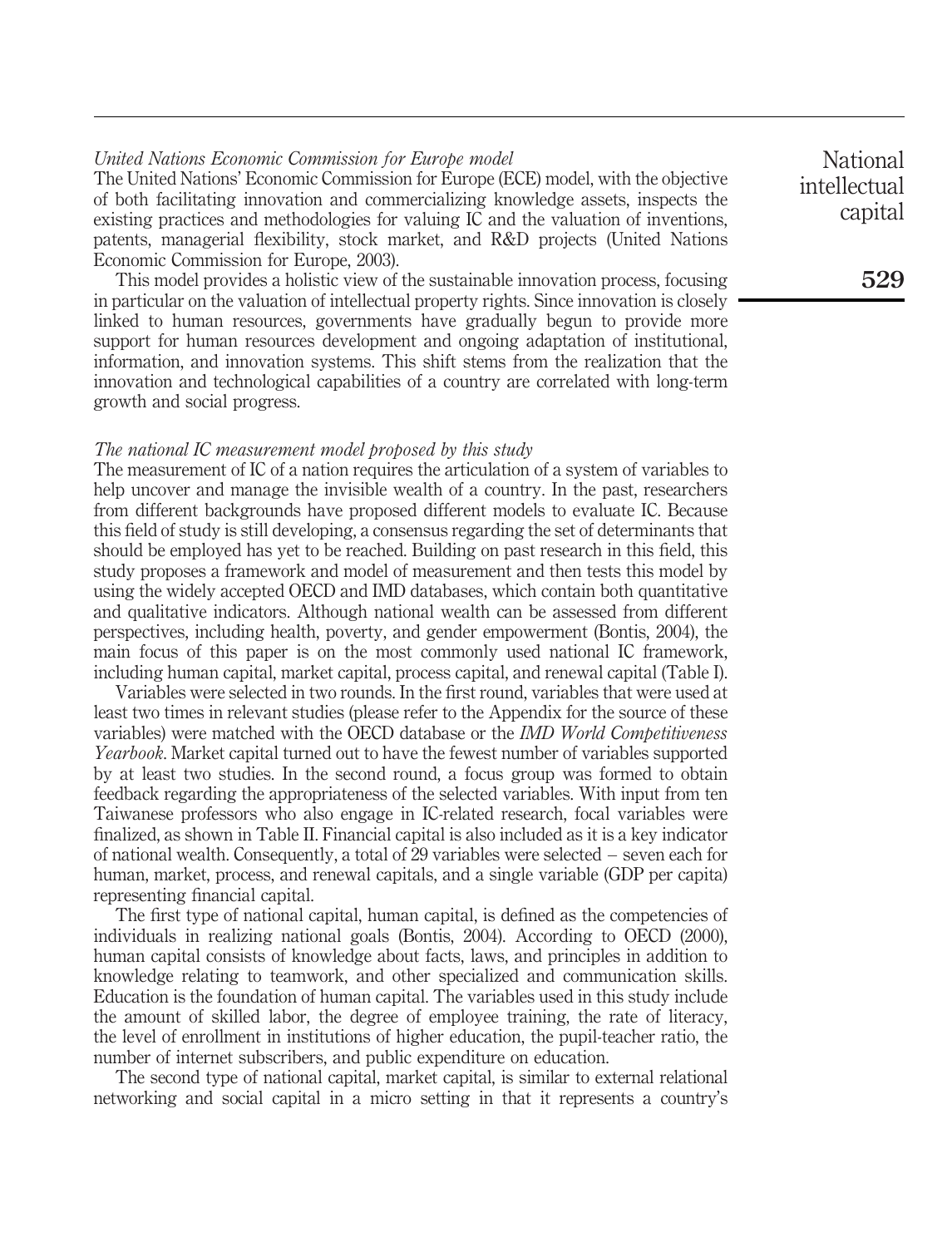| $JIC$<br>$9,4$         |                                                        |                                                                                                                           |  |  |  |  |  |
|------------------------|--------------------------------------------------------|---------------------------------------------------------------------------------------------------------------------------|--|--|--|--|--|
|                        | Human capital index                                    | Market capital index                                                                                                      |  |  |  |  |  |
|                        | 1. Skilled labor <sup>a</sup>                          | 1. Corporate $tax^a$                                                                                                      |  |  |  |  |  |
|                        | 2. Employee training <sup>a</sup>                      | 2. Cross-border venture <sup>a</sup>                                                                                      |  |  |  |  |  |
|                        | 3. Literacy rate                                       | 3. Culture openness <sup>a</sup>                                                                                          |  |  |  |  |  |
|                        | 4. Higher education enrollment                         | 4. Globalization <sup>a</sup>                                                                                             |  |  |  |  |  |
|                        | 5. Pupil-teacher ratio                                 | 5. Transparency <sup>a</sup>                                                                                              |  |  |  |  |  |
| 530                    | 6. Internet subscribers                                | 6. Image of country <sup>a</sup>                                                                                          |  |  |  |  |  |
|                        | 7. Public expenditure on education                     | 7. Exports and imports of services                                                                                        |  |  |  |  |  |
|                        | Process capital index                                  | Renewal capital index                                                                                                     |  |  |  |  |  |
|                        | 1. Business competition environment <sup>a</sup>       | 1. Business R&D spending                                                                                                  |  |  |  |  |  |
|                        | 2. Government efficiency <sup>a</sup>                  | 2. Basic research <sup>a</sup>                                                                                            |  |  |  |  |  |
|                        | 3. Intellectual property right protection <sup>a</sup> | 3. R&D spending/GDP                                                                                                       |  |  |  |  |  |
|                        | 4. Capital availability <sup>a</sup>                   | 4. R&D researchers <sup>a</sup>                                                                                           |  |  |  |  |  |
|                        | 5. Computers in use per capita                         | 5. Cooperation between universities and enterprises <sup>a</sup>                                                          |  |  |  |  |  |
|                        | 6. Convenience of establishing new firms <sup>a</sup>  | 6. Scientific articles <sup>a</sup>                                                                                       |  |  |  |  |  |
| Table II.              | 7. Mobile phone subscribers                            | 7. Patents per capita (USPTO $+$ EPO)                                                                                     |  |  |  |  |  |
| Variables included in  |                                                        |                                                                                                                           |  |  |  |  |  |
| each type of capital   |                                                        | <b>Notes:</b> <sup>a</sup> Variables are rated qualitatively using a scale of 1-10. Financial capital is the logarithm of |  |  |  |  |  |
| proposed by this study | GDP per capita adjusted by purchasing power parity     |                                                                                                                           |  |  |  |  |  |
|                        |                                                        |                                                                                                                           |  |  |  |  |  |

capabilities and successes in providing an attractive, competitive incentives in order to meet the needs of its international clients, while also sharing knowledge with the rest of world (Bontis, 2004). The present study takes into consideration investment in foreign countries and achievements in foreign relations, as well as exports of goods and services. In this study, the authors focus primarily on each country's openness to foreign cultures, degree of globalization, and transparency of economic information, as well as the image that the country projects abroad, the country's export and import of commercial services, and how the country's corporate tax policy facilitates trade and cross-border ventures.

The third type of national capital, process capital, comprises the non-human sources of knowledge in a nation. Embedded in a country's infrastructure, these sources facilitate the creation, accessibility, and dissemination of information. This type of capital is measured through corporate competitiveness, government efficiency, intellectual property rights protection, the availability of capital, the number of computers per capita, the ease with which new firms can be established, and the number of mobile phone subscribers.

The fourth type of national capital, renewal capital, is defined as a nation's future intellectual wealth and the capability for innovation that sustains a nation's competitive advantage. Business R&D spending, gross domestic investment, R&D spending as a percentage of GDP, the number of R&D researchers, the level of cooperation between universities and enterprises, scientific articles, and USPTO & EPO (patent number recorded in both US Patent and Trademark Office & European Patent Office) per capita are included in this type of capital.

The fifth type of national capital, financial capital, is represented by a single indicator: the logarithm of GDP per capita adjusted by purchasing power parity. This is the most common measurement of the financial wealth of a nation.

#### Methods

Using the variables listed in Table II, the authors collected data for 47 countries from the OECD database and the World Competitiveness Yearbook. Owing to the large number of missing values, the datasets for Colombia, Hong Kong, Indonesia, Israel,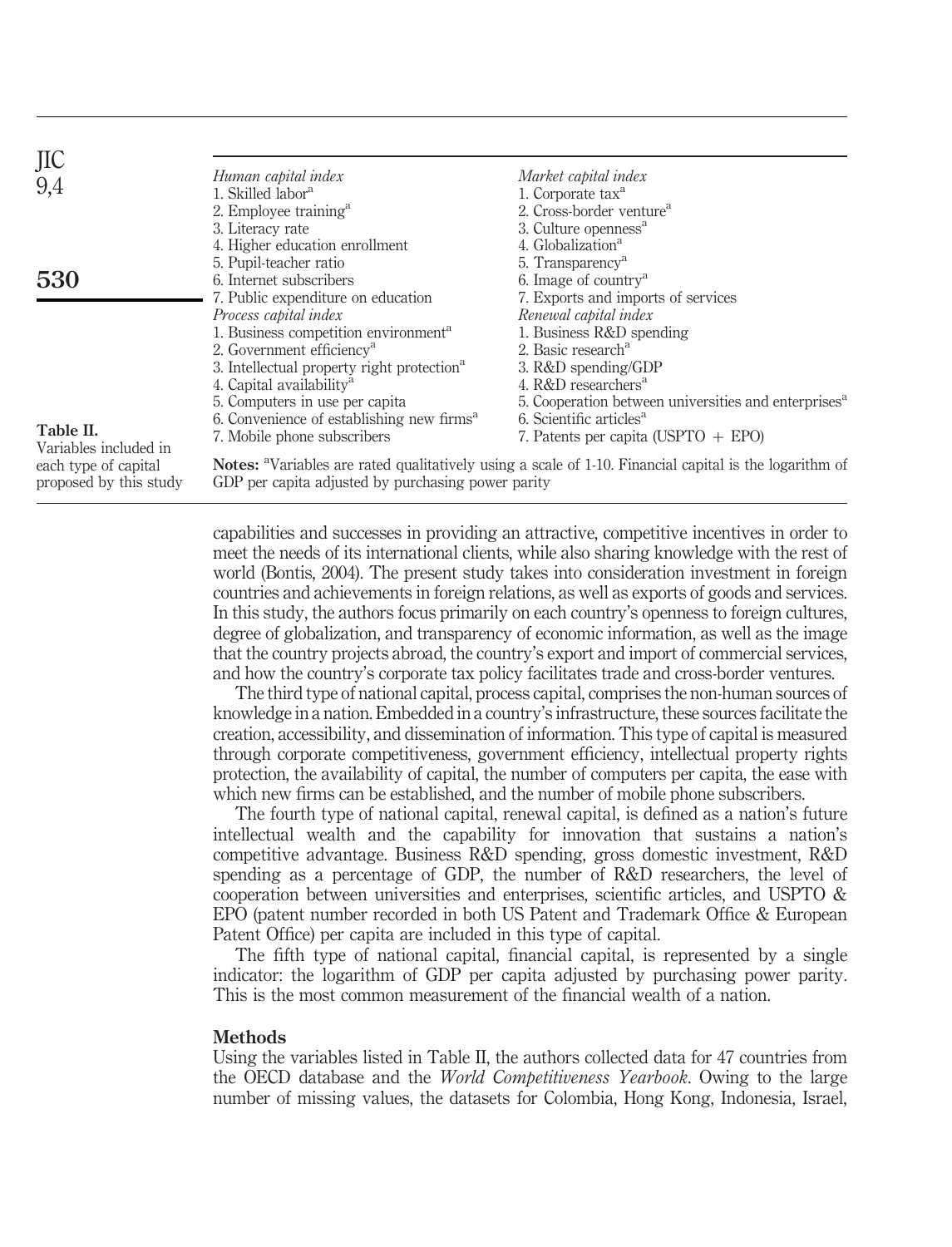Luxembourg, Slovenia, and Venezuela were excluded. The data analyzed in this study, therefore, describes 40 countries over a period of 12 years, from 1994 to 2005.

In this study, there are two different types of data: data with an absolute rating, such as "patents per capita"; and data with a qualitative rating based on a scale of 1-10, such as "image of country." Although subjective, qualitative rating on the degree or magnitude of certain variables is unavoidable, because evaluating intangible assets cannot be fully represented by merely adding up absolute numbers. For a meaningful integration of the quantitative score and qualitative rating, the ratio of the absolute value relative to the highest value of each quantitative variable was calculated and multiplied by 10 to transform the number into a 1-10 score. The data transformation procedures have been repeated for all numerical indicators of human capital, market capital, process capital, and renewal capital. Financial capital is represented by the logarithm of GDP per capita adjusted by the purchasing power parity of each country, calculated its ratio to the highest value and then transformed it into a 1-10 score. The overall index as shown in Table III is the total score of the five types of capital.

To assure the validity of the selected variables in measuring the four latent constructs (human capital, market capital, process capital, and renewal capital), the LISREL technique and "Amos 5" program were utilized to test the measurement model. Data analyses showed that all the variables are significant at  $\alpha = 0.05$ , which means the selected variables are sufficient to evaluate the latent constructs. Thus, the measurement model is valid for assessing national IC.

#### Results

Based on the data analysis described in the preceding section, Table III displays the score and ranking of the five types of national capital. The overall and individual indices provide valuable information for policy makers. Balance in the number of variables for each of the four types of capital (seven variables each, excluding financial capital) as well as in the number of quantitative and qualitative variables (13 vs 16) was achieved through the literature review, focus group discussion, and database matching.

With 12 years of data, the overall results confirm the general perception that the Nordic countries have the highest degree of national IC. The top ten countries in the composite list are, in order, Sweden, Finland, Switzerland, Denmark, the USA, Norway, Iceland, Singapore, The Netherlands, and Canada. All five Nordic countries are in this list.

#### A comparison of the Nordic countries

Since the five Nordic countries share not only similar environmental realities and traditional livelihoods but also similar historical and cultural backgrounds (http://en. wikipedia.org/wiki), it is logical to examine them as a group (cluster). Among them, the overall ranking sequence, in descending order, is Sweden, Finland, Denmark, Norway and Iceland. Table IV shows the results of comparing types of capital within each country and between all Nordic countries.

Based on the within-the-country ranking, financial capital ranks first among all types of capitals in all five countries. That is, financial performance is the most outstanding achievement of the Nordic countries. Human capital, process capital, market capital, and renewal capital are ranked in descending order, for Denmark, Iceland and Norway. Finland's sequence is process, human, renewal, and then market capitals. Sweden's is human, renewal, process, and then market capitals.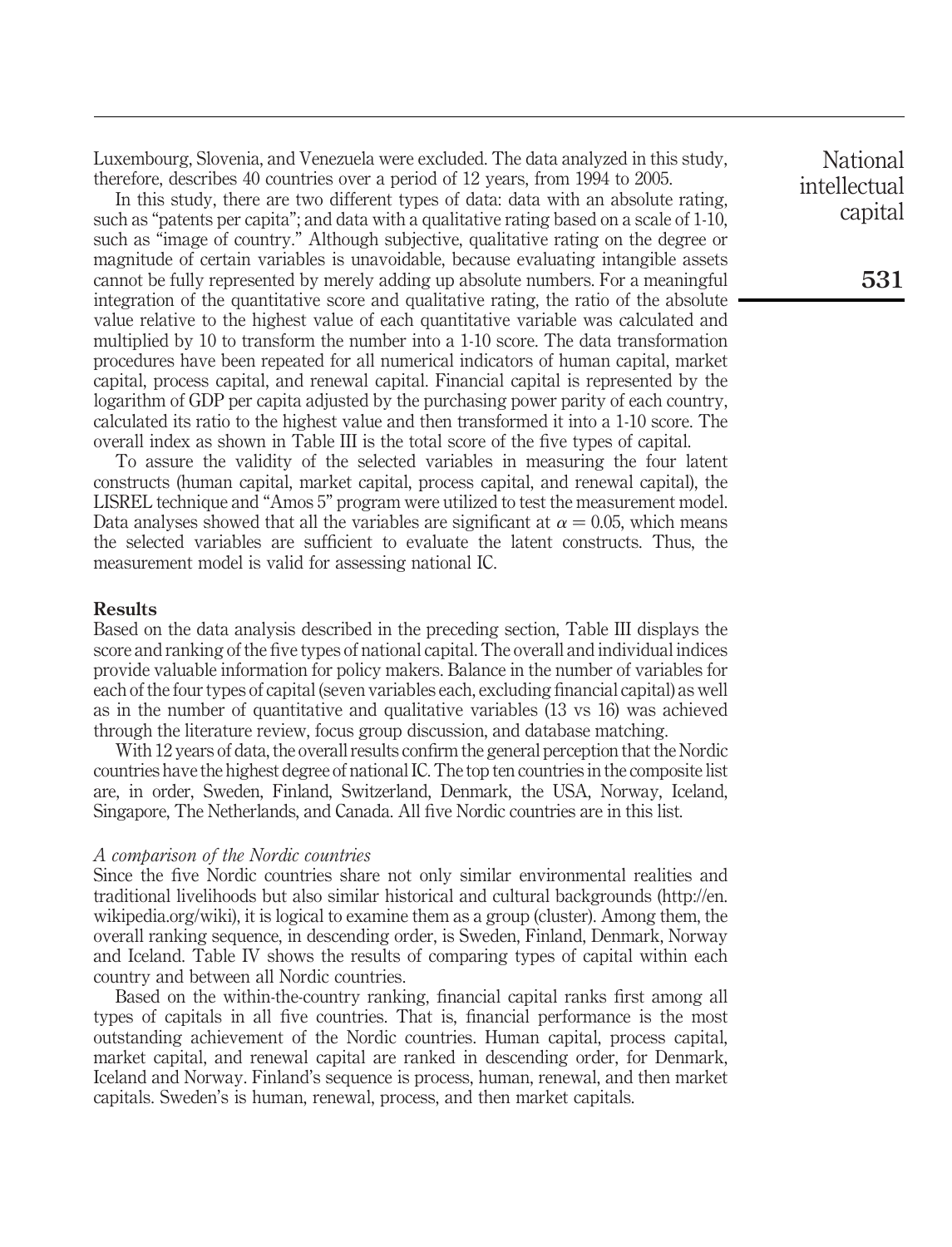| JIC<br>9,4                                                                                                   | Overall index<br>28.96<br>5.85                                  | Ranking | $\frac{26}{11}$     | $\overline{2}$ | $\frac{1}{6}$      | 24                                                                                                                                                                                                                                                                                                                                                                                                                                                       | $\supseteq$    | 885             |       |                                | 4v      |            | $\infty$                     | 1483    |                                                           |       | $\overline{ }$         | 40     | $15 \Omega$               |       | 1378                  |       |          | 38                                          | ာ        | 19          | $\circ$       | 33                          |          | (continued) |
|--------------------------------------------------------------------------------------------------------------|-----------------------------------------------------------------|---------|---------------------|----------------|--------------------|----------------------------------------------------------------------------------------------------------------------------------------------------------------------------------------------------------------------------------------------------------------------------------------------------------------------------------------------------------------------------------------------------------------------------------------------------------|----------------|-----------------|-------|--------------------------------|---------|------------|------------------------------|---------|-----------------------------------------------------------|-------|------------------------|--------|---------------------------|-------|-----------------------|-------|----------|---------------------------------------------|----------|-------------|---------------|-----------------------------|----------|-------------|
| 532                                                                                                          |                                                                 | Score   | 21.70               | 33.07<br>33.04 | 31.63              | 21.95                                                                                                                                                                                                                                                                                                                                                                                                                                                    | 33.86          | 25.54           | 21.11 | 25.24                          | 37.30   | 38.33      | 30.69                        | 32.67   | 25.10                                                     | 26.63 | 35.30                  | 19.22  | 32.54                     | 27.25 | $\frac{32.91}{27.73}$ |       | 26.12    | 21.51                                       | 34.77    | 31.24       | 35.37         |                             |          |             |
|                                                                                                              | Financial capital<br>index<br>$1.06\,$<br>8.75                  | Ranking |                     |                |                    | $\mathcal{S} \mathfrak{A} \cap \mathfrak{A} \cap \mathfrak{A} \cap \mathfrak{A} \cap \mathfrak{A} \cap \mathfrak{A} \cap \mathfrak{A} \cap \mathfrak{A} \cap \mathfrak{A} \cap \mathfrak{A} \cap \mathfrak{A} \cap \mathfrak{A} \cap \mathfrak{A} \cap \mathfrak{A} \cap \mathfrak{A} \cap \mathfrak{A} \cap \mathfrak{A} \cap \mathfrak{A} \cap \mathfrak{A} \cap \mathfrak{A} \cap \mathfrak{A} \cap \mathfrak{A} \cap \mathfrak{A} \cap \mathfrak{A}$ |                |                 |       |                                |         |            |                              |         |                                                           |       |                        | $40\,$ | 129985                    |       |                       |       |          |                                             |          |             |               | $R \supseteq R \supseteq R$ |          |             |
|                                                                                                              |                                                                 | Score   | 8.32                | 9.42           | 9.63<br>9.57       | 7.78                                                                                                                                                                                                                                                                                                                                                                                                                                                     | 9.46           | 8.00            | 6.44  | 8.22                           |         | 356<br>356 |                              | 9.60    | 8.89                                                      |       | 16<br>0003158<br>00000 |        |                           |       | 9.85<br>8.72<br>7.89  |       |          | 8.04                                        | 9.57     | 9.14        | 9.92          | 7.80                        | 8.78     |             |
|                                                                                                              | Renewal capital<br>index<br>$3.78$<br>$\underline{\phantom{0}}$ | Ranking | 361                 | $\frac{8}{2}$  | $\overline{15}$    | 55                                                                                                                                                                                                                                                                                                                                                                                                                                                       | $\Box$         | 3378            |       |                                | Ņ       |            | ာ                            | $\circ$ | 51                                                        |       | 82788                  |        |                           |       | "98                   |       |          | $\bigoplus$                                 | $\infty$ |             |               | 77.288                      |          |             |
|                                                                                                              |                                                                 | Score   | 1.74                | 4.33<br>4.33   | 4.60               | 1.83                                                                                                                                                                                                                                                                                                                                                                                                                                                     | 4.76           | 1.99            | 2.38  | 2.54                           | 5.54    | 7.08       | 5.08                         | 5.86    | 2.05                                                      | 2.48  | 4.89                   |        | $\frac{185}{3.88}$        |       | 7.17                  | 4.07  | 2.22     | $\begin{array}{c} 1.41 \\ 5.20 \end{array}$ |          | 3.54        | 4.69          | 1.67                        | 2.11     |             |
|                                                                                                              | Process capital<br>index<br>5.13<br>1.44                        | Ranking | $\frac{5}{2}$       |                |                    | $\begin{array}{c} 15 \\ 23 \end{array}$                                                                                                                                                                                                                                                                                                                                                                                                                  |                | $28880 - 1$     |       |                                |         |            | $\frac{5}{17}$               |         | $288^{\circ}$                                             |       |                        | 34     | $13 \text{ }\mathfrak{A}$ |       |                       |       |          | 8877                                        |          | 0.214       |               | $\frac{8}{38}$              |          |             |
|                                                                                                              |                                                                 | Score   | $\frac{2.91}{6.81}$ |                | 5.50<br>5.50       | 3.39                                                                                                                                                                                                                                                                                                                                                                                                                                                     |                | 6.54            | 3.38  |                                |         |            | 47888824                     |         |                                                           |       | 447633                 |        | $6.25$ $4.57$             |       | 4.98                  | 4.66  | 4.94     | $3.26$<br>$6.60$                            |          | 6.26        | 6.99          | 3.29                        | 3.19     |             |
|                                                                                                              | Market capital<br>mdex<br>5.59<br>0.93                          | Ranking | 88<br>15            |                | $\overline{21}$    | 51                                                                                                                                                                                                                                                                                                                                                                                                                                                       | $\mathfrak{p}$ | $\infty$        | 27    | $\mathbb{S}^n$ is $\mathbb{S}$ |         |            | $30\,$                       | 381     |                                                           |       | 4                      | 32     | $\mathfrak{a}$            | 36    | 532                   |       |          | 34                                          | က        | $\supseteq$ | $\frac{6}{2}$ | 29                          | 39       |             |
|                                                                                                              |                                                                 | Score   | 4.14                | 6.04           | 5.58<br>6.46       | 4.76                                                                                                                                                                                                                                                                                                                                                                                                                                                     | 6.14           | 6.35            | 5.11  | 5.41                           | 6.59    | 6.56       | 4.79                         | 5.34    | 5.13                                                      | 5.84  | 6.70                   | 4.75   | $7.10\,$                  | 4.59  | 4.40                  | 4.72  | 6.11     | 4.71                                        | 6.92     | 6.25        | 5.96          | 4.89                        | 4.05     |             |
|                                                                                                              |                                                                 | Ranking | 31                  |                |                    | 928                                                                                                                                                                                                                                                                                                                                                                                                                                                      | $\infty$       | ssaruhuna       |       |                                |         |            |                              |         |                                                           |       |                        |        |                           |       |                       |       |          |                                             |          |             |               | 82288525°38                 |          |             |
|                                                                                                              | Human capital<br>index<br>1.24<br>5.71                          | Score   | 6.9889              |                |                    |                                                                                                                                                                                                                                                                                                                                                                                                                                                          |                | 3.58888863      |       |                                |         |            |                              | 6.12    | $\mathcal{S}_{\mathcal{C}}$                               |       | 5884                   |        | $\frac{76}{3.00}$         |       | <b>Big</b>            |       |          | 99.5                                        |          | 5.05        |               | <b>E</b> & &                |          |             |
| Table III.<br>National capital<br>composite score and<br>ranking for 40 countries<br>covering 1994-2005 data | Mean<br>SD                                                      | Country | Argentina           | Australia      | Austria<br>Belgium | Brazil                                                                                                                                                                                                                                                                                                                                                                                                                                                   |                | Canada<br>Chile | China | Czech Republic                 | Denmark |            | Finland<br>France<br>Germany |         | Greece<br>Hungary<br>Leland<br>Leland<br>Leland<br>Leland |       |                        |        |                           |       | Japan                 | Korea | Malaysia | Mexico<br>The Netherlands                   |          | New Zealand | Norway        | Poland                      | Portugal |             |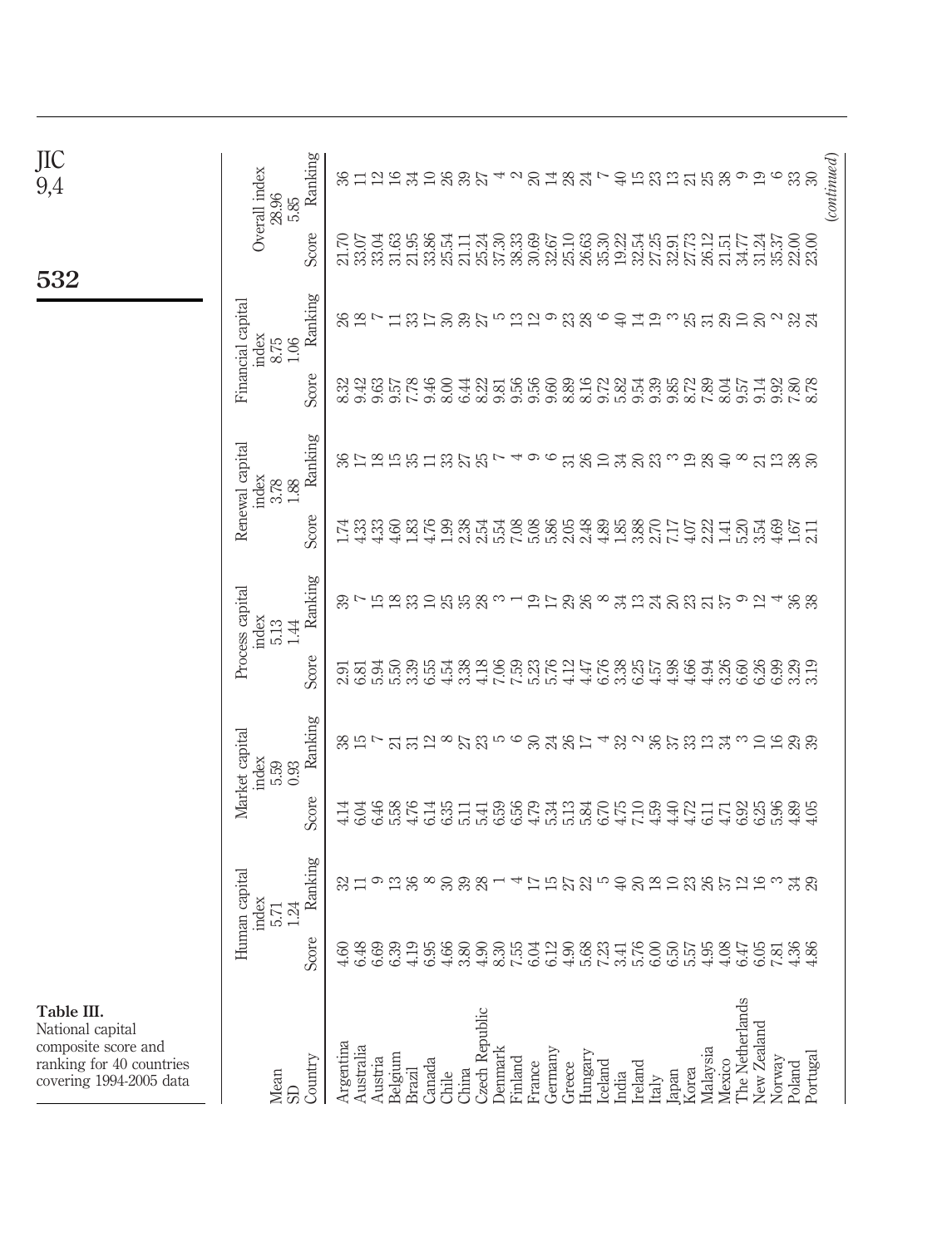|                                                                                                          | Ranking |                                                                                                                                            |  |  |  |  | 83.681313138895                                                                             |  |  |
|----------------------------------------------------------------------------------------------------------|---------|--------------------------------------------------------------------------------------------------------------------------------------------|--|--|--|--|---------------------------------------------------------------------------------------------|--|--|
| Overall index<br>28.96<br>5.85                                                                           | Score   |                                                                                                                                            |  |  |  |  | ន្ល ៤ ២ ន ម ទ ទ ម ៤ ៩ ៥ ៥ ៥ ៥<br>ខា ៥ ៥ ៥ ៥ ៥ ៥ ៥ ៥ ៥ ៥ ៥ ៥ ៥<br>ខា ៥ ៥ ៥ ៥ ៥ ៥ ៥ ៥ ៥ ៥ ៥ ៥ |  |  |
| Financial capital<br>$\begin{array}{l} \text{index} \\ 8.75 \\ 1.06 \end{array}$                         | Ranking |                                                                                                                                            |  |  |  |  |                                                                                             |  |  |
|                                                                                                          | Score   |                                                                                                                                            |  |  |  |  | 638635368658<br>6796555686558                                                               |  |  |
| Renewal capital<br>index<br>3.78<br>1.88                                                                 | Ranking |                                                                                                                                            |  |  |  |  | 32 边顶23 21 工记33 55 15 5                                                                     |  |  |
|                                                                                                          | Score   |                                                                                                                                            |  |  |  |  |                                                                                             |  |  |
| Process capital<br>index<br>5.13<br>1.44                                                                 | Ranking |                                                                                                                                            |  |  |  |  | 幻46825に14331。                                                                               |  |  |
|                                                                                                          | Score   |                                                                                                                                            |  |  |  |  | de contresses de 18<br>de contresses de 18                                                  |  |  |
| Market capital<br>$\frac{3}{11}$<br>$\frac{1}{10}$<br>$\frac{3}{10}$<br>$\frac{3}{10}$<br>$\frac{3}{10}$ | Ranking |                                                                                                                                            |  |  |  |  | 5881928823                                                                                  |  |  |
|                                                                                                          | Score   |                                                                                                                                            |  |  |  |  |                                                                                             |  |  |
| Human capital<br>index<br>5.71<br>1.24                                                                   | Ranking |                                                                                                                                            |  |  |  |  | 3525892623857                                                                               |  |  |
|                                                                                                          | Score   |                                                                                                                                            |  |  |  |  | 유효 86 음 86 응 등 86 역 86 분 86<br>19 국 19 국 19 80 등 영 국 81 명 6                                 |  |  |
| $\begin{array}{c}\n\text{Mean} \\ \text{3D} \\ \text{3D}\n\end{array}$                                   |         | Philippines<br>Russia<br>Singapore<br>Singapore<br>Sovitzerland<br>Switzerland<br>Thailand<br>Thailand<br>Thailand<br>Thailand<br>Thailand |  |  |  |  |                                                                                             |  |  |

National intellectual capital

533

Table III.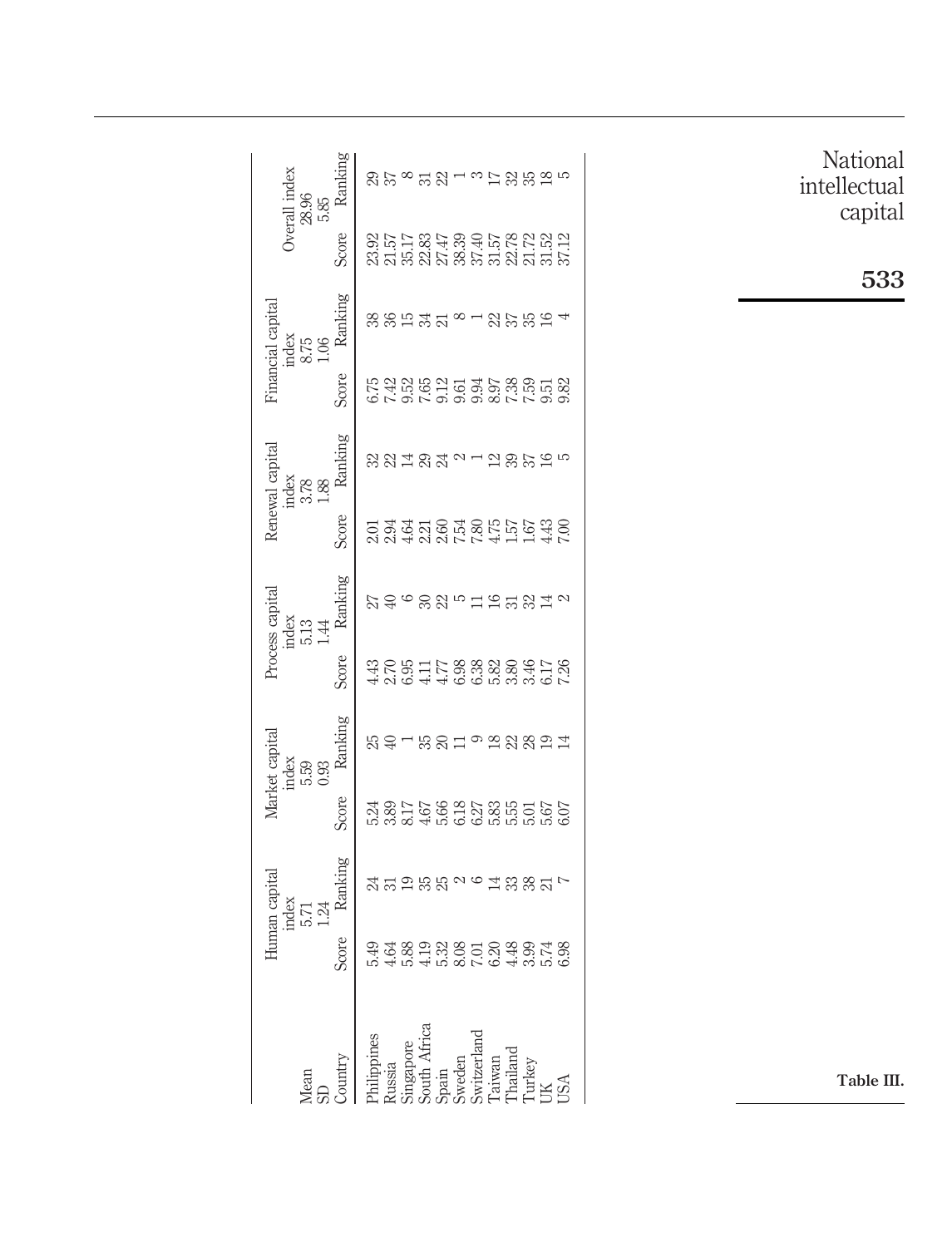| JIC                                                    |                   |         |                           |                                              |                              |                   |                    |                    |
|--------------------------------------------------------|-------------------|---------|---------------------------|----------------------------------------------|------------------------------|-------------------|--------------------|--------------------|
| 9,4                                                    | Mean of 1994-2005 |         |                           | Intellectual capital<br>Financial<br>capital | Human<br>capital             | Market<br>capital | Process<br>capital | Renewal<br>capital |
|                                                        | Denmark           | Ranking | Mean<br>Within            | 9.814                                        | 8.302<br>2                   | 6.589<br>4        | 7.057<br>3         | 5.537<br>5         |
| 534                                                    | Finland           |         | Between<br>Mean           | 2<br>9.558                                   | 7.551                        | 2<br>6.558        | 2<br>7.586         | 3<br>7.082         |
|                                                        |                   | Ranking | Within<br>Between         | 5                                            | 3<br>4                       | 5<br>3            | 2                  | 4<br>2             |
|                                                        | Iceland           | Ranking | Mean<br>Within            | 9.724                                        | 7.234<br>2                   | 6.693<br>4        | 6.762<br>3         | 4.887<br>5         |
|                                                        | Norway            |         | <b>Between</b><br>Mean    | 3<br>9.920                                   | 5<br>7.813                   | 5.962             | 5<br>6.986         | 4<br>4.689         |
| Table IV.                                              |                   | Ranking | Within<br><b>Between</b>  |                                              | 2<br>3                       | 4<br>5            | 3<br>3             | 5<br>5             |
| Means and ranking<br>comparison of Nordic<br>countries | Sweden            | Ranking | Mean<br>Within<br>Between | 9.612<br>4                                   | 8.077<br>2<br>$\overline{2}$ | 6.181<br>5<br>4   | 6.978<br>4<br>4    | 7.540<br>3         |

As for the between-country comparison, each country has its own strength. Table IV shows that Denmark ranked highest in human capital, Finland in process capital, Iceland in market capital, Norway in financial capital, and Sweden in renewal capital.

Figures 1-5 show the characteristics and trends of intellectual capital in the Nordic countries. Since financial capital is relatively stable and the gaps are small among the five countries, the following comparisons focus on the other four types of capital. In Figure 1, Denmark's renewal capital steadily increased from around the 40th-60th percentile comparing to the perfect score of 10, yet it is still the lowest among the five types of capital. In Figure 2, Finland's renewal capital increased significantly, from around the 50th-80th percentile. Market capital is Finland's weakest type of capital. In Figure 3, Iceland's renewal capital grew from around the 30th-60th percentile, and in general all four types of capital had much steeper upward trends for Iceland than those of the other countries. In Figure 4, Norway's four types of capital were comparatively

| Denmark Human                                           | 10             |       |       |       |       |       |       |       |               |       |       |       |       |
|---------------------------------------------------------|----------------|-------|-------|-------|-------|-------|-------|-------|---------------|-------|-------|-------|-------|
| Capital<br>Denmark Market<br>Capital<br>Denmark Process | 8<br>6         |       |       |       |       |       |       |       |               |       |       |       |       |
| Capital<br>Denmark Renewal                              | 4              |       |       |       |       |       |       |       |               |       |       |       |       |
| Capital                                                 | $\overline{c}$ |       |       |       |       |       |       |       |               |       |       |       |       |
| Denmark Financial<br>Capital                            | $\theta$       | 1994  | 1995  | 1996  | 1997  | 1998  | 1999  | 2000  | 2001          | 2002  | 2003  | 2004  | 2005  |
| ← Denmark Human Capital                                 |                | 7.205 | 7.315 | 7.851 | 7.972 | 8.779 | 8.581 |       | 8.518   8.754 | 8.526 | 8.800 | 8.635 | 8.687 |
| - Denmark Market Capital                                |                | 5.726 | 6.195 | 6.518 | 6.297 | 6.288 | 6.666 |       | $6.368$ 6.994 | 6.928 | 7.212 | 6.933 | 6.943 |
| Denmark Process Capital                                 |                | 6.338 | 6.436 | 6.738 | 6.504 | 7.134 | 7.007 |       | 6.916 7.236   | 7.340 | 7.626 | 7.424 | 7.984 |
| $\rightarrow$ Denmark Renewal Capital                   |                | 4.257 | 4.558 | 5.023 | 5.460 | 5.700 | 5.793 | 5.493 | 5.754         | 5.859 | 5.975 | 6.208 | 6.360 |
| * Denmark Financial Capital                             |                | 9.734 | 9.752 | 9.813 | 9.870 | 9.879 | 9.906 | 9.790 | 9.834         | 9.745 | 9.805 | 9.820 | 9.822 |

Figure 1. Trends of intellectual capital in Denmark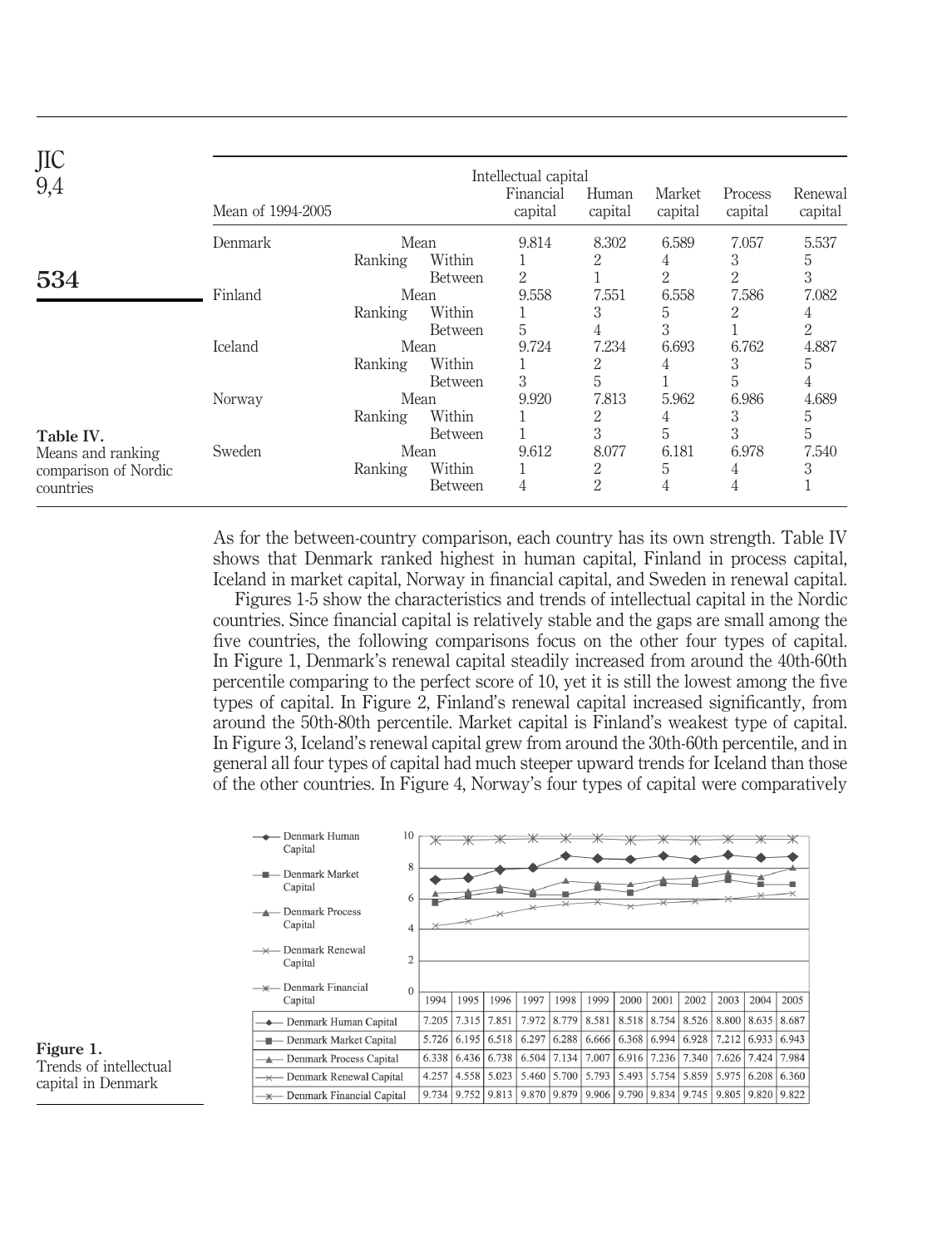

stable with renewal capital ranking last (around the 40th percentile) and without much improvement over the years included in this study. In Figure 5, Sweden's renewal capital increased from around the 60th-80th percentile, while the other types of capital remained relatively stable.

The intellectual capital of each Nordic country has increased over the 12-year research period. As shown in Figures 1-5, Finland and Sweden have a similar development pattern; that is, the four types of capital cluster between the 60th and 80th percentiles. For Denmark, from 1989 onward, the four types of capital cluster between the 60th and 90th percentile, though without overlap. Iceland and Norway's four types of capital increase between the 40th and 60th percentile, with continuous improvement in Iceland but a relatively flat and spreading trend in Norway. Although Norway does not have clear upward trends in the four types of capital, it did achieve the highest financial performance. This phenomenon poses an interesting topic for further investigation.

Figures 6-10 further compare the Nordic countries' five types of capital. Generally speaking, the variations in human, market, and process capitals among the five countries are very small, indicating little difference in the qualification of people, the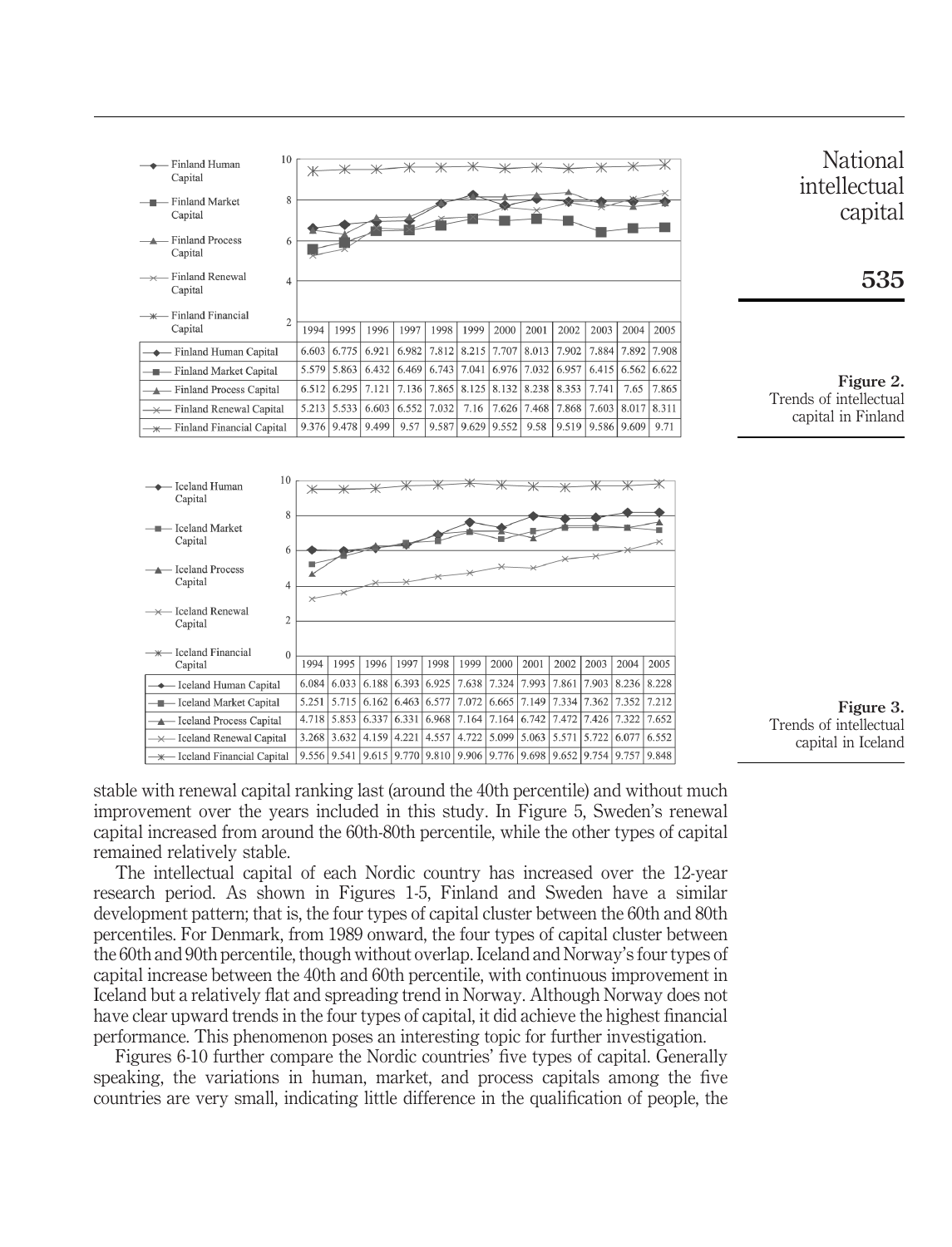

international reputation, and the national infrastructure. However, as Figure 9 shows, there is greater variation among the countries in renewal capital, especially from the year 2002 until 2005, when Finland and Sweden are in one cluster, Denmark and Iceland are in another cluster, and Norway lags noticeably behind the other countries. Financial capital is almost identical among all countries, as shown in Figure 10.

These analyses reveal some interesting phenomena. For instance, the financial capital of Sweden and Finland ranked fourth and fifth among the five Nordic countries, yet their overall intellectual capital was first and second within the group. This seems to suggest that financial performance alone cannot explain the creation of wealth in light of intellectual capital. On the other hand, it implies that intellectual capital does not necessarily translate to financial performance. Of course, the time lag may be a concern, which presents another potential research topic.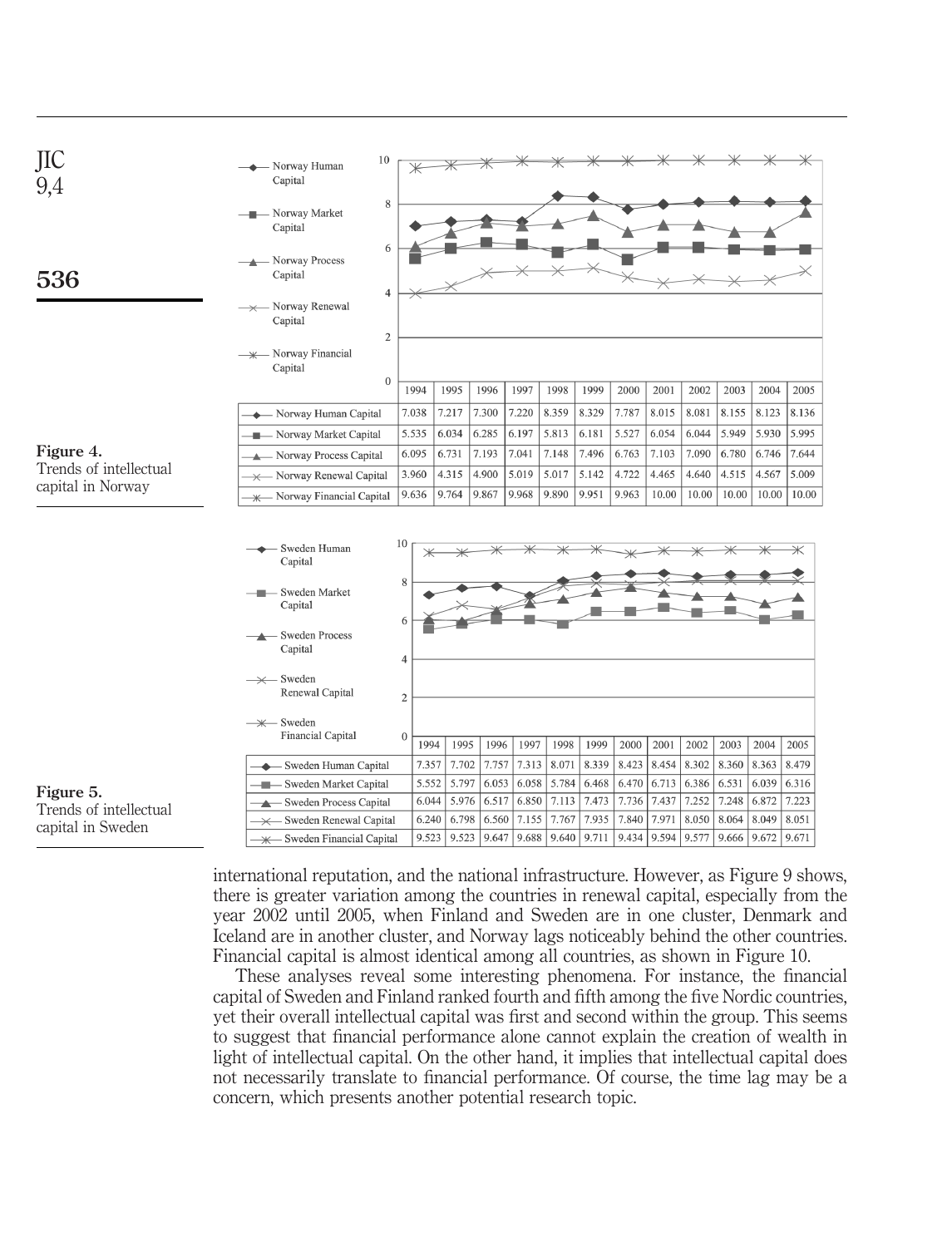| 10<br>Denmark Human<br>Capital<br>Finland Human<br>Capital<br><b>Iceland Human</b> | 8<br>6         |       |       |       |       |       |       |       |       |       |       |                         |       | National<br>intellectual<br>capital    |
|------------------------------------------------------------------------------------|----------------|-------|-------|-------|-------|-------|-------|-------|-------|-------|-------|-------------------------|-------|----------------------------------------|
| Capital<br>$\rightarrow$ Norway Human                                              |                |       |       |       |       |       |       |       |       |       |       |                         |       | 537                                    |
| Capital<br>Capital                                                                 | $\overline{2}$ |       |       |       |       |       |       |       |       |       |       |                         |       |                                        |
|                                                                                    | $\theta$       | 1994  | 1995  | 1996  | 1997  | 1998  | 1999  | 2000  | 2001  | 2002  | 2003  | 2004                    | 2005  |                                        |
| Denmark Human Capital                                                              |                | 7.205 | 7.315 | 7.851 | 7.972 | 8.779 | 8.581 | 8.518 | 8.754 | 8.526 | 8.800 | 8.635                   | 8.687 |                                        |
| - Finland Human Capital                                                            |                | 6.603 | 6.775 | 6.921 | 6.982 | 7.812 | 8.215 | 7.707 | 8.013 | 7.902 | 7.884 | 7.892                   | 7.908 | Figure 6.                              |
| $\triangle$ Iceland Human Capital                                                  |                | 6.084 | 6.033 | 6.188 | 6.393 | 6.925 | 7.638 | 7.324 | 7.993 | 7.861 | 7.903 | 8.236                   | 8.228 | Human capital                          |
| $\rightarrow$ Norway Human Capital                                                 |                | 7.038 | 7.217 | 7.300 | 7.220 | 8.359 | 8.329 | 7.787 | 8.015 | 8.081 | 8.155 | 8.123                   | 8.136 | comparisons of the Nordic<br>countries |
| - Sweden Human Capital                                                             |                | 7.357 | 7.702 | 7.757 | 7.313 | 8.071 | 8.339 | 8.423 | 8.454 | 8.302 |       | $8.360$   8.363   8.479 |       |                                        |





Figure 7. Market capital comparisons of the Nordic countries

To further examine what types of capital best describe intellectual capital, the scores of nine groupings of two and three types of capital were calculated: human capital plus market capital, for instance. Out of the nine groups, only the combination of human capital and renewal capital produce the same national ranking order as the overall index. Although these are descriptive statistics only, they seem to indicate that the future-oriented (human and renewal) types of capital reflect overall intellectual capital most effectively.

The following section provides some background information for each country (http://en.wikipedia.org/wiki, accessed January 2007) that may help to explain the results of this study.

Currently, Denmark employs a modern services market economy featuring high-tech agriculture, up-to-date small-scale and corporate industry, extensive government welfare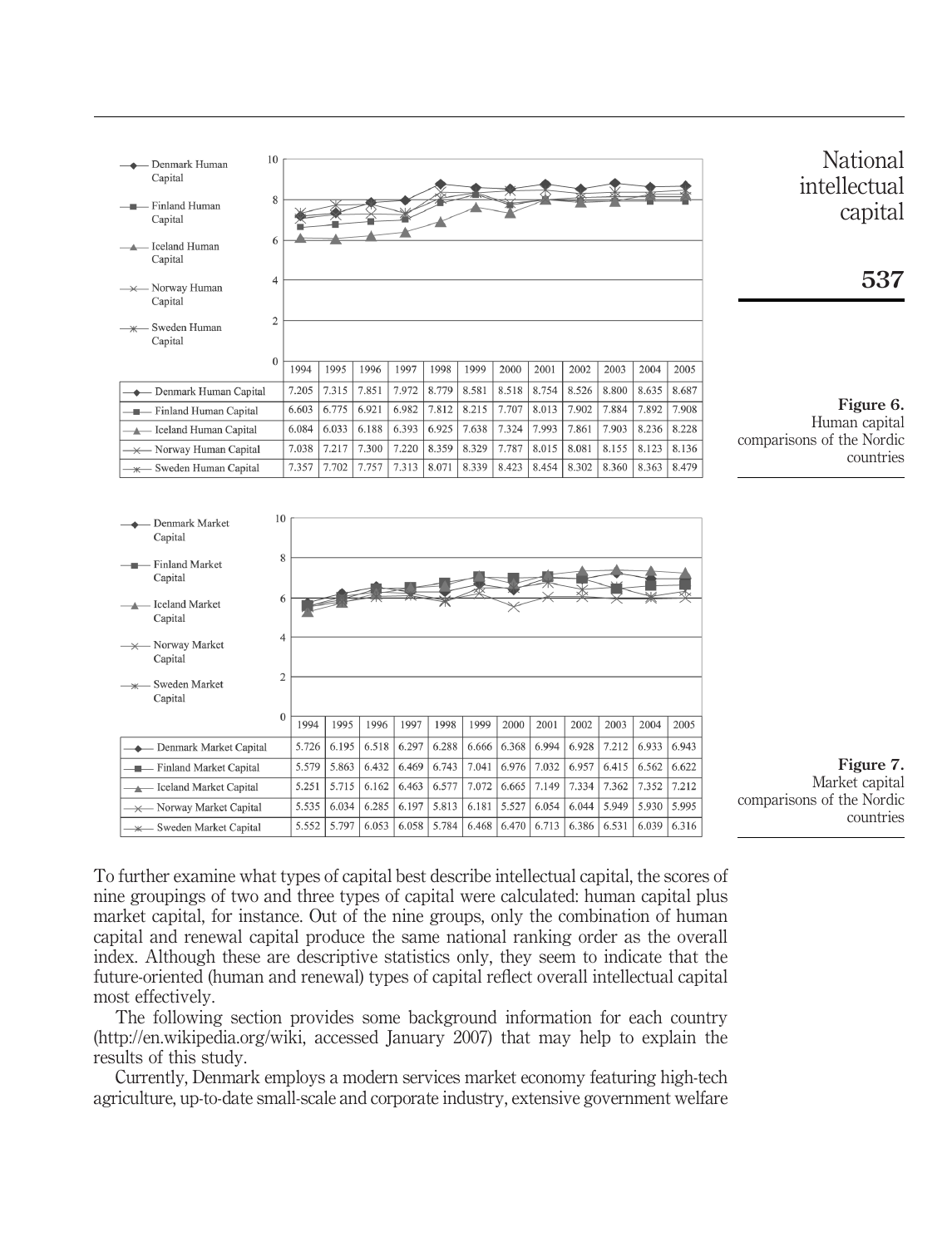



### Figure 9. Renewal capital comparisons of the Nordic countries

JIC 9,4

538

measures (basis for human capital), and high dependence on foreign trade (market capital). In addition, public school, high school and most forms of higher education are free; about 99 percent of the general population attends elementary school, 86 percent attend secondary school, and 41 percent pursue further education (human capital). Denmark also has a comfortable balance of payments surplus and zero net foreign debt (financial capital). Denmark's achievement ranked by various organizations further explains its high-intellectual capital: World Economic Forum's Global Competitiveness Report 2006-2007, 4th of 125 countries; IMD International's World Competitiveness Yearbook 2006, 5th of 61 countries; The Economist Intelligence Unit's e-Readiness Rankings 2004, 2005, 2006, 1st of 68 countries (process capital); and Countries by GDP (PPP) per capita per hour, 9th of 50 countries (financial capital).

Finland has been declared the most competitive country in the world for three consecutive years, 2003-2005, by the World Economic Forum. It has successfully made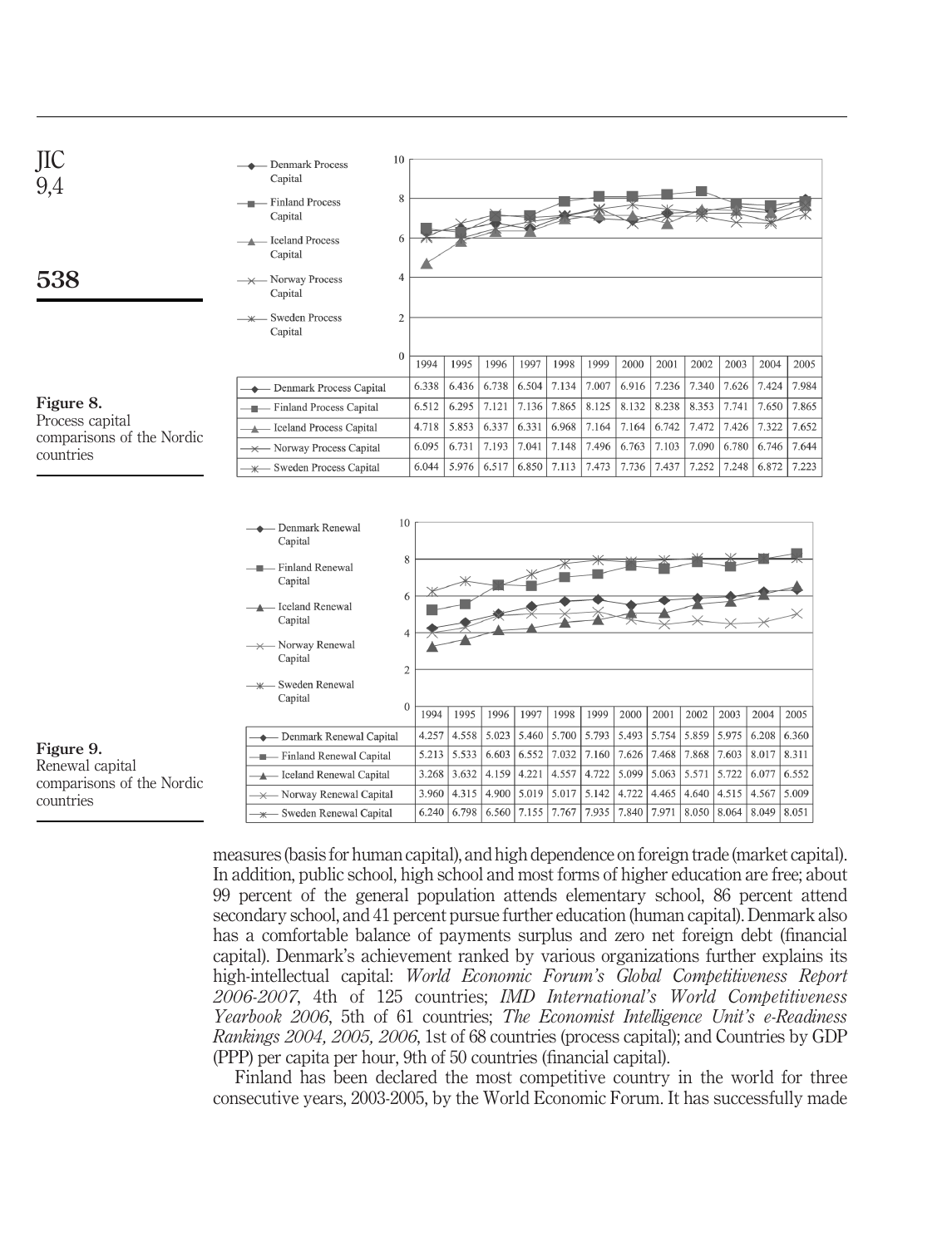

the transition from a war-ravaged agrarian country to a technologically advanced market economy with a sophisticated social welfare system (basis for human capital). In the OECD's international assessment of student performance in 2003, Finnish 15-year-olds came first in literacy, science, and mathematics and second in problem solving. The World Economic Forum ranks Finland's tertiary education number one in the world (human capital). Foreign trade in Finland is highly important, as about a third of the gross domestic product comes from foreign trade (market capital). In recent years there has been a national focus on research and product development (renewal capital), with special emphasis on information technology. Finland is one of the most advanced information societies in the world with 67 percent internet penetration (process capital). The number of cellular phone subscribers and internet connections per capita in Finland is among the highest in the world (human capital and process capital).

Although Iceland's economic growth slowed between 2000 and 2002, its economy has expanded by 4.3 percent in 2003 and by 6.2 percent in 2004. Its economy has been diversifying into manufacturing and service industries in the last decade with new developments in software production, biotechnology, and financial services (renewal capital). The tourism sector is also expanding, with recent trends toward ecotourism (market capital). In addition, Iceland's literacy rate is among the highest in the world, and a love of literature, art, chess, and other intellectual pursuits is widespread. It is also ranked second on the 2005 United Nations Human Development Index (HDI) (human capital). In addition, it is one of the world's most technologically advanced and digitally connected countries. It has the highest number of broadband internet connections per capita among OECD countries (process capital).

Norway possesses the second highest GDP per capita in the world, and the highest position in the world on the HDI for the fifth consecutive year (human capital). The Norwegian economy is an example of a mixed economy, featuring a combination of free market activity and government intervention. Its Globalization Index 2005 is 14th out of 111 countries reported by A.T. Kearney/Foreign Policy. Norway's global competitiveness 2005-2006 is ranked 9th out of 117 countries, as reported by World Economic Forum (market capital). Particularly, its government pension fund is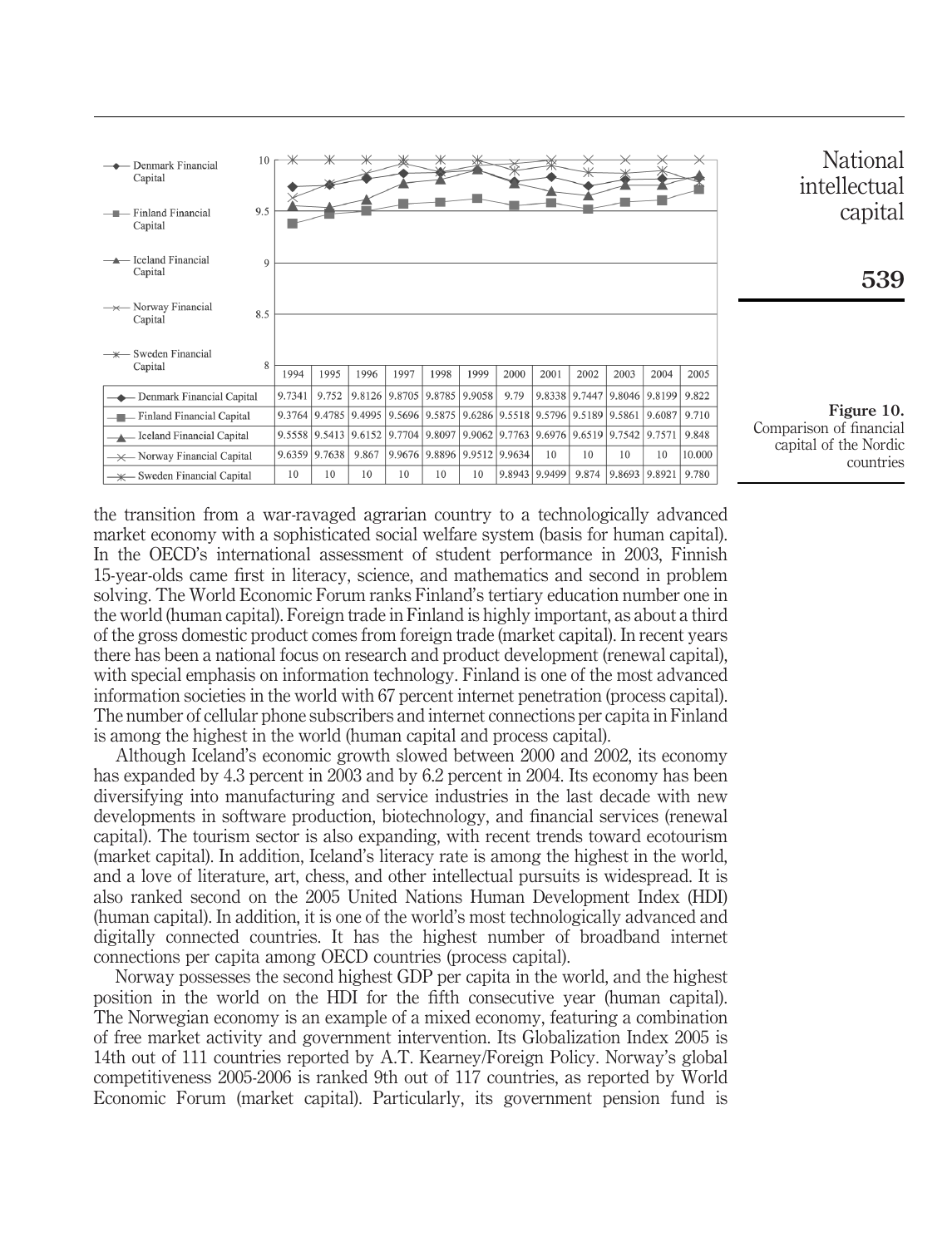invested in developed financial markets outside Norway. During the first half of 2006, the pension fund became the largest fund in Europe, totaling about US\$300 billion, representing 70 percent of GDP in Norway. This may partially explain Norway's outstanding financial capital, which ranks second out of 232 countries in GDP per capita in 2006. Of course, Norway's oil industry is also very lucrative.

Sweden is an export-oriented market economy featuring a modern distribution system, excellent internal and external communications, and a skilled labor force (process capital and human capital). Forests and iron ore constitute the resource base of an economy heavily oriented toward foreign trade (market capital). Following the World War II, Sweden took advantage of an intact industrial base, social stability, and its natural resources to expand its industry and supply the rebuilding of Europe, leading to its position as one of the richest countries in the world by 1960 (process capital, financial capital). In addition, Sweden's industry is overwhelmingly in private control. This situation may explain the high level of renewal capital, as private companies tend to be more innovative. As for human capital, 90 percent of school children continue with a three-year upper-secondary school, leading to a vocational diploma and further studies at a university or college (human capital). Both upper-secondary school and university studies are financed by taxes. Sweden's achievement reported by various organizations further explains its high-intellectual capital: World Economic Forum's Global Competitiveness Report (2006-2007), 3rd of 125 countries; UN HDI (2006), 5th of 177 countries; and Nation Master's list by technological achievement, 4th of 68 countries.

In general, the high degree of intellectual capital in Nordic countries can be traced back to their social systems, which provide free or financed higher education, a factor that helps cultivate qualified human resources. In addition, heavy reliance on foreign trade and the external social networking (Sweden) and the development of a national infrastructure (Finland and Iceland) were conducive to technology advancement and e-environment. In other words, capitalizing on social capital with the mutual reinforcement of well-grounded human capital and structural capital has enabled this region to fully develop its potential in the past decade.

Returning to the questions posed early in this paper – are Nordic countries ready to cope with potential economic stagnation, and can their accumulated intangible assets sustain the competitiveness of this region? Based on this 12-year span of panel data, it is apparent that the Nordic countries have ranked high in national intellectual capital in the past for a reason. Their bountiful human capital and their social structure, infrastructure, and trading markets have taken time and resources – which cannot easily be replaced – to develop. As a result, this region has a very solid foundation for further advancement. Yet, while competitors are catching up, the key success factor in the future may lie in inspiring a national vision, leveraging human capital, consolidating roots of innovation, and enhancing social skills for networking in the global arena (Stahle, 2007) for renewal and effective transfer from intellectual capital to financial performance, or, in other words, to enhance human capital with components of structural capital. This will require more social innovation and societal entrepreneurship.

#### Limitations and future research

The limitations of this research include the following: first, international comparisons are limited by the availability of published data, a consistent problem in studies of national-level intellectual capital. Second, a forced combination of quantitative and

540

JIC 9,4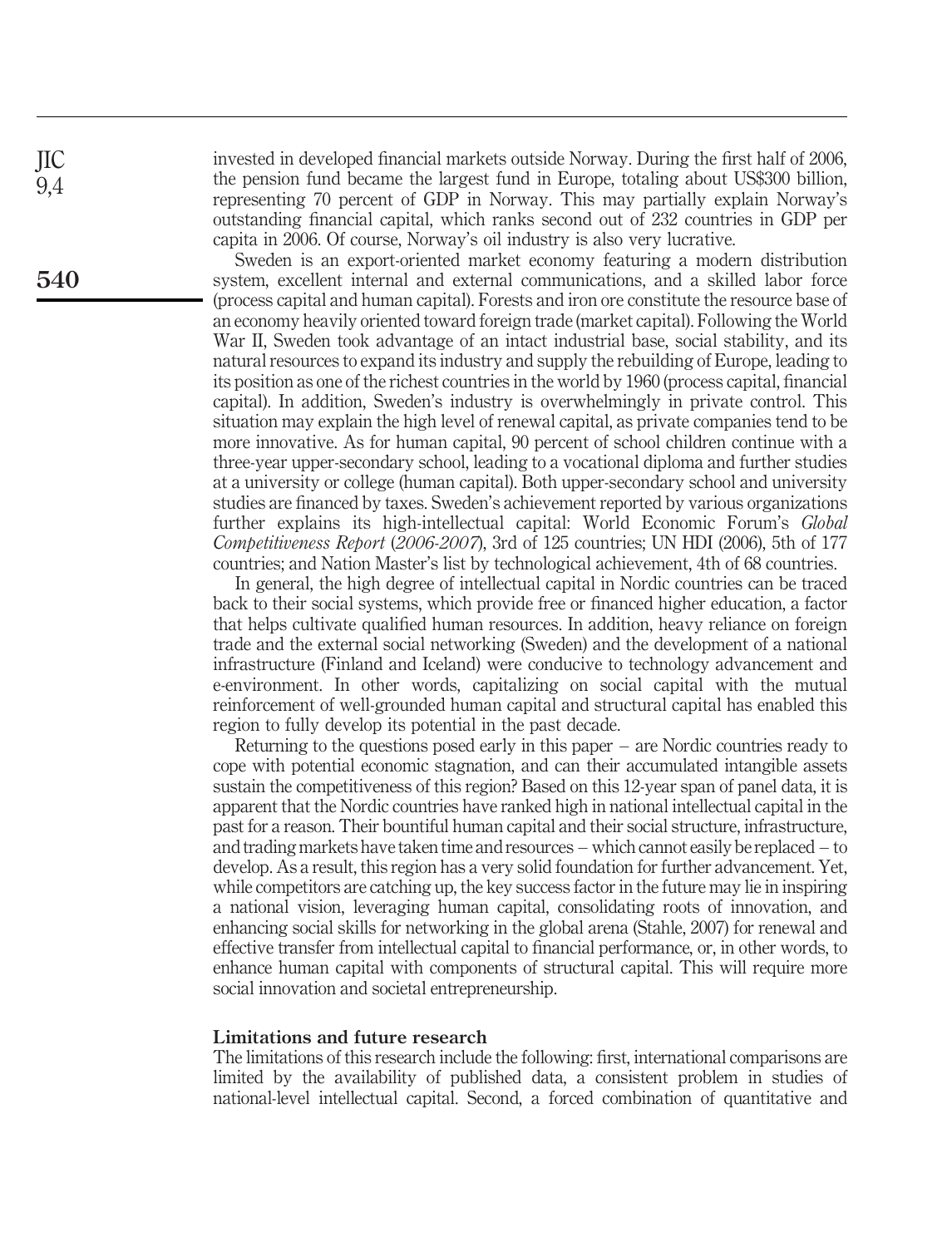qualitative scores on a scale of 1-10 may attenuate the variance. Third, the panel data can describe only national intellectual capital in the past, rather than the current and future status. Finally, the value of the results relies heavily on the quality of the raw data in the OECD database and IMD World Competitiveness Yearbook, particularly for the qualitative rating.

Suggestions for future research include: first, weighting the variables in each type of capital according to experts' perceptions of their relative importance, as different variables may have different degrees of importance. Second, grouping the data into two or four time periods, such as three- or six-year periods, to more clearly identify important features. Third, employing time-lag analysis to test causal relationships between the four types of capital and financial capital. Fourth, replicating the study annually for a trend analysis. Finally, refining the forecasting importance of some of the IC indicators.

#### **Conclusion**

The Nordic countries' intellectual capital has an international reputation for excellence, and this study supports that perception. The intellectual capital of all five Nordic countries' was ranked among the top ten countries of the 40 countries included in this study, and three were in the top five. The various tables presented in this study provide some guidelines for countries that are seeking ways to improve their intellectual capital. For example, Finland may look into ways to convert intellectual capital into financial performance, Iceland needs to enhance their renewal capital, Norway can put more effort into expanding their market capital, and Sweden should examine why its financial capital, which ranked first in the first six years of this study (Figure 10), has begun to lag.

Assessing the intellectual capital of a nation reveals the hidden value of the individuals, companies, institutions, and communities that constitute current and potential sources for national wealth creation. Although assessing a nation's intellectual capital is a daunting task, the steady stream of research that has been published in the last few years has drawn the attention of managers and policy makers to the increasing importance of intangible assets issues as the basis for future wealth. The present study provides a platform that a country could use to examine its strengths and weaknesses and identify the areas on which it should focus as it strives for excellence now as well as sustainable wealth creation for future generations.

#### References

- Australia Department of Industry, Science and Resource Branch (2000), available at: www. innovation.gov.au/Documents/NEBTowardsKBEsummary.doc
- Bontis, N. (2004), "National intellectual capital index: a United Nations initiative for the Arab region", *Journal of Intellectual Capital*, Vol. 5 No. 1, pp. 13-39.
- Bontis, N., Chua, W. and Richardson, S. (2000), "Intellectual capital and the nature of business in Malaysia", Journal of Intellectual Capital, Vol. 1 No. 1, pp. 58-100.
- Bounfour, A. (2003), "The IC-dVal approach", Journal of Intellectual Capital, Vol. 4 No. 3, pp. 396-412.
- Bounfour, A. and Edvinsson, L. (2004), IC for Communities, Nations, Regions, Cities, and other Communities, Butterworth-Heinemann, Boston, MA.

Carr, N.G. (2003), "IT doesn't matter", Harvard Business Review, Vol. 81 No. 5, pp. 41-9.

Collins, J. (2001), "Level 5 leadership: the triumph of humility and fierce resolve", Harvard Business Review, Vol. 79 No. 1, pp. 67-76.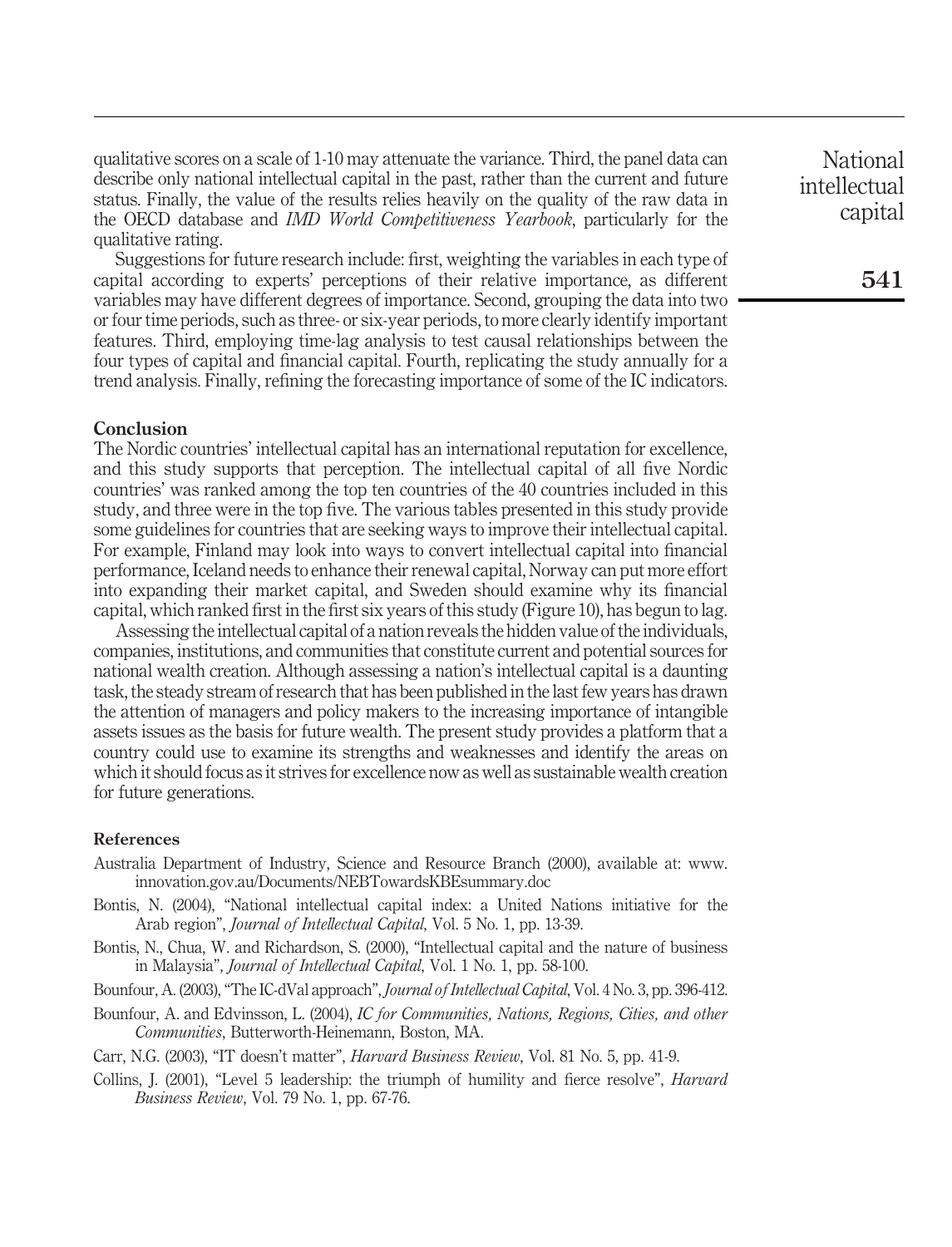| JIC<br>9,4 | Commission of European Community (2000), available at: http://ec.europa.eu/economy finance/<br>publications/publication1716 en.pdf |
|------------|------------------------------------------------------------------------------------------------------------------------------------|
|            | Drucker, P.F. (1993), <i>Post-capitalist Society</i> , 1st ed., HarperCollins, New York, NY.                                       |
|            | Edvinsson, L. and Malone, M. (1997), <i>Intellectual Capital</i> , Harper Business, New York, NY.                                  |
|            | Garcia-Ayuso, M. (2003), "Intangibles: lessons from the past and a look into the future".                                          |
|            | <i>Iournal of Intellectual Capital.</i> Vol. 4 No. 4, pp. 597-604.                                                                 |

542

IMD (1994-2005), The World Competitiveness Yearbook, IMD, Lausanne.

Klein, P.A. (2000), "National statistics, portrait of the value floor", *Journal of Economy Issues*, Vol. 34, pp. 445-52.

Malhotra, Y. (2000), "Knowledge assets in the global economy: assessment of national intellectual capital", Journal of Global Information Management, July September, pp. 5-15.

- Malhotra, Y. (2002), "Knowledge assets in the global economy: assessment of national intellectual capital", in Tan, F. (Ed.), Advanced Topics in Global Information Management, Idea Group Publishing, Hershey, PA, pp. 329-45.
- Malhotra, Y. (2003), "Managing and measuring knowledge assets in the public sector", working paper, Syracuse University, Syracuse, New York, NY.
- OECD (2000), "International science and technology co-operation: towards sustainable development", Proceedings of the OECD Seoul Conference, OECD, Paris.
- Pasher, E. (1999), The Intellectual Capital of the State of Israel, Kal Press, Herzlia Pituach.
- Pomeda, J.R., Moreno, C.M., Rivera, C.M. and Martil, L.V. (2002), "Towards an intellectual capital report of Madrid: new insights and developments", paper presented at The Transparent Enterprise. The Value of Intangibles, Madrid, November 25-26.
- Rembe, A. (1999), The Governmental Invest in Sweden Agency-ISA: Report 1999, Halls Offset AB, Stockholm, available at: www.isa.se
- Singapore Department of Trade and Industry (2001), available at: http://app.mti.gov.sg/data/ pages/507/doc/ERC\_HUM\_MainRepor
- Spring Project (2002), available at: http://cordis.europa.eu/data/PROJ\_FP5/ ACTIONeqDndSESSIONeq21722 200595ndDOCeq104ndTBLeqEN\_PROJ.htm
- Stahle, P. (Ed.) (2007), "Five steps for Finland's future: a high-level round table", initiated by the New Club of Paris held in Helsinki, November 11, 2006 with and for Prime Minister Matti Vanhanen, Technology Review 202/2007, Tekes, Helsinki.
- Stewart, T.A. (1997), Intellectual Capital: The New Wealth of Organizations, Nicholas Brealey Publishing, New York, NY.
- UK Department of Trade and Industry (2000), available at: www.berr.gov.uk/files/file11034.pdf
- United Nations Economic Commission for Europe (2003), Status of and Trends in the Development of E-Government, United Nations Economic Commission for Europe, New York, NY.
- UN Human Development Index (2006), available at: http://hdr.undp.org/en/media/ technical\_note\_2.pdf
- US Department of Commerce (2000), available at: www.eda.gov/ImageCache/EDAPublic/ documents/pdfdocs/0g3lr\_5f6\_5fjarboe\_2epdf/v1/1g3lr\_5f6
- World Bank (1998), World Development Report: Knowledge for Development, Oxford University Press, Oxford.
- World Bank (2002), The Knowledge Assessment Methodology and Scoreboards, available at: www1.worldbank.org
- World Bank (2007), Global Economic Prospects 2007, available at: http://web.worldbank.org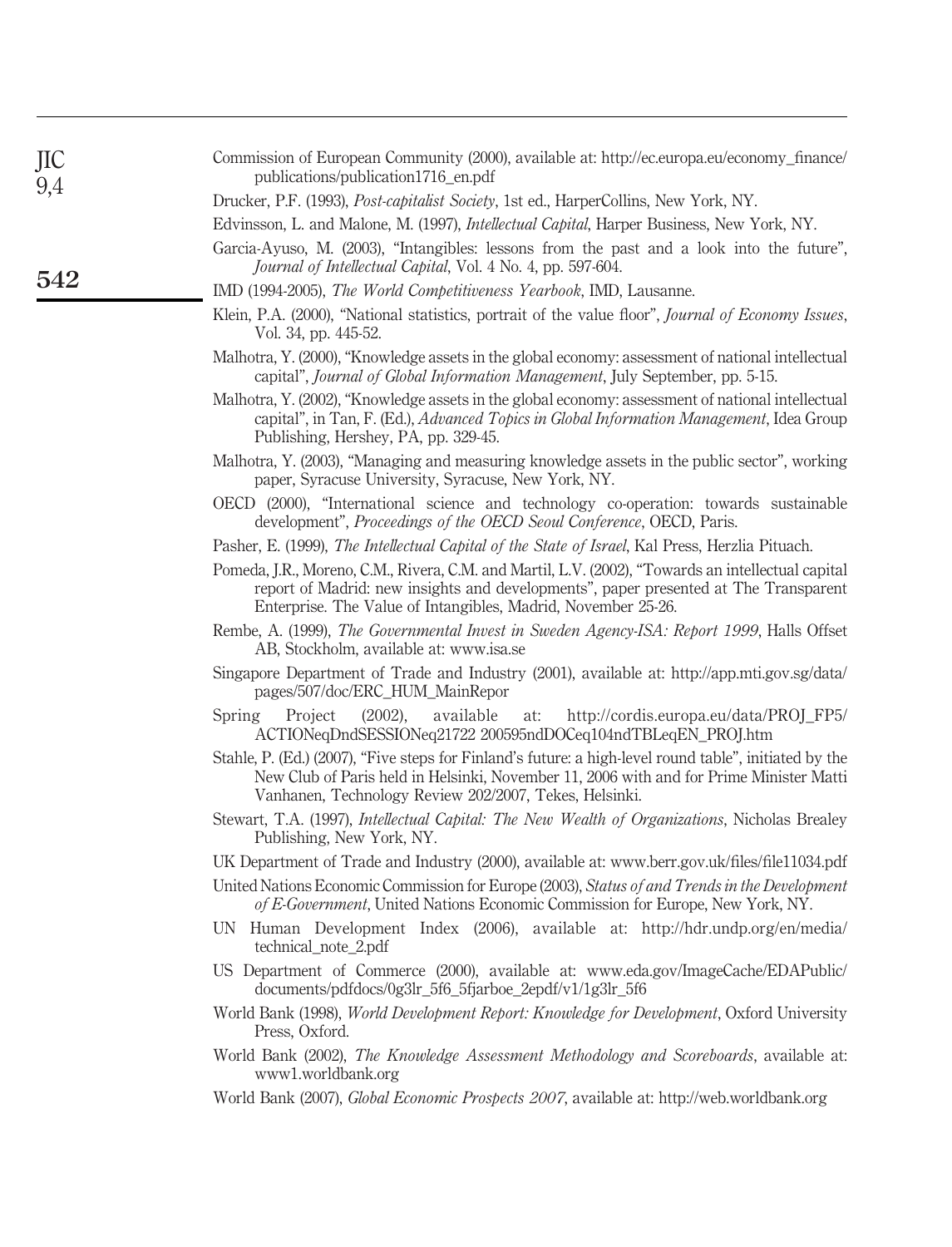# Appendix. Variable data sources for each type of capital

| Capital         | Variables                                                               | Sources                                                                                                                                          |           |
|-----------------|-------------------------------------------------------------------------|--------------------------------------------------------------------------------------------------------------------------------------------------|-----------|
| Human capital   | Skilled labor                                                           | 1. World Bank<br>2. OECD<br>3. APEC                                                                                                              | 543       |
|                 |                                                                         | 4. US Department of Commerce (2000)<br>5. Commission of European Community (2000)                                                                |           |
|                 | Employee training                                                       | 6. Singapore Department of Trade and Industry (2001)<br>1. World Bank<br>2. US Department of Commerce (2000)                                     |           |
|                 | Literacy rate                                                           | 3. Australia Department of Industry, Science and<br>Resource Branch (2000)<br>1. World Bank                                                      |           |
|                 |                                                                         | 2. Australia Department of Industry, Science and<br>Resource Branch (2000)                                                                       |           |
|                 | Higher education enrollment                                             | 3. Bontis (2004)<br>1. World Bank<br>2. Australia Department of Industry, Science and<br>Resource Branch (2000)                                  |           |
|                 | Pupil-teacher ratio                                                     | 3. Bontis (2004)<br>1. World Bank<br>2. Malhotra (2000)                                                                                          |           |
|                 | Internet users                                                          | 1. APEC<br>2. US Department of Commerce (2000)<br>3. Commission of European Community (2000)<br>4. Australia Department of Industry, Science and |           |
|                 | Public expenditure on<br>education                                      | Resource Branch (2000)<br>1. World Bank<br>2. Australia Department of Industry, Science and<br>Resource Branch (2000)                            |           |
| Market capital  | Corporate tax                                                           | 3. Pomeda et al. (2002)<br>1. World Bank<br>2. Focus group                                                                                       |           |
|                 | Cross border venture<br>Openness of national culture                    | Focus group<br>1. World Bank<br>2. Bontis (2004)                                                                                                 |           |
|                 | Globalization                                                           | 3. Malhotra (2002)<br>1. APEC<br>2. Malhotra (2000)                                                                                              |           |
|                 | Transparency                                                            | World Bank                                                                                                                                       |           |
|                 | Image of your country<br>abroad<br>Exports of goods and service 1. APEC | Focus group<br>Malhotra (2003)<br>Focus group                                                                                                    |           |
| Process capital | Competitive environment                                                 | 2. Malhotra (2000)<br>1. World Bank<br>2. APEC                                                                                                   |           |
|                 | Government efficiency                                                   | 1. World Bank<br>2. APEC                                                                                                                         |           |
|                 |                                                                         | ( <i>continued</i> )                                                                                                                             | Table AI. |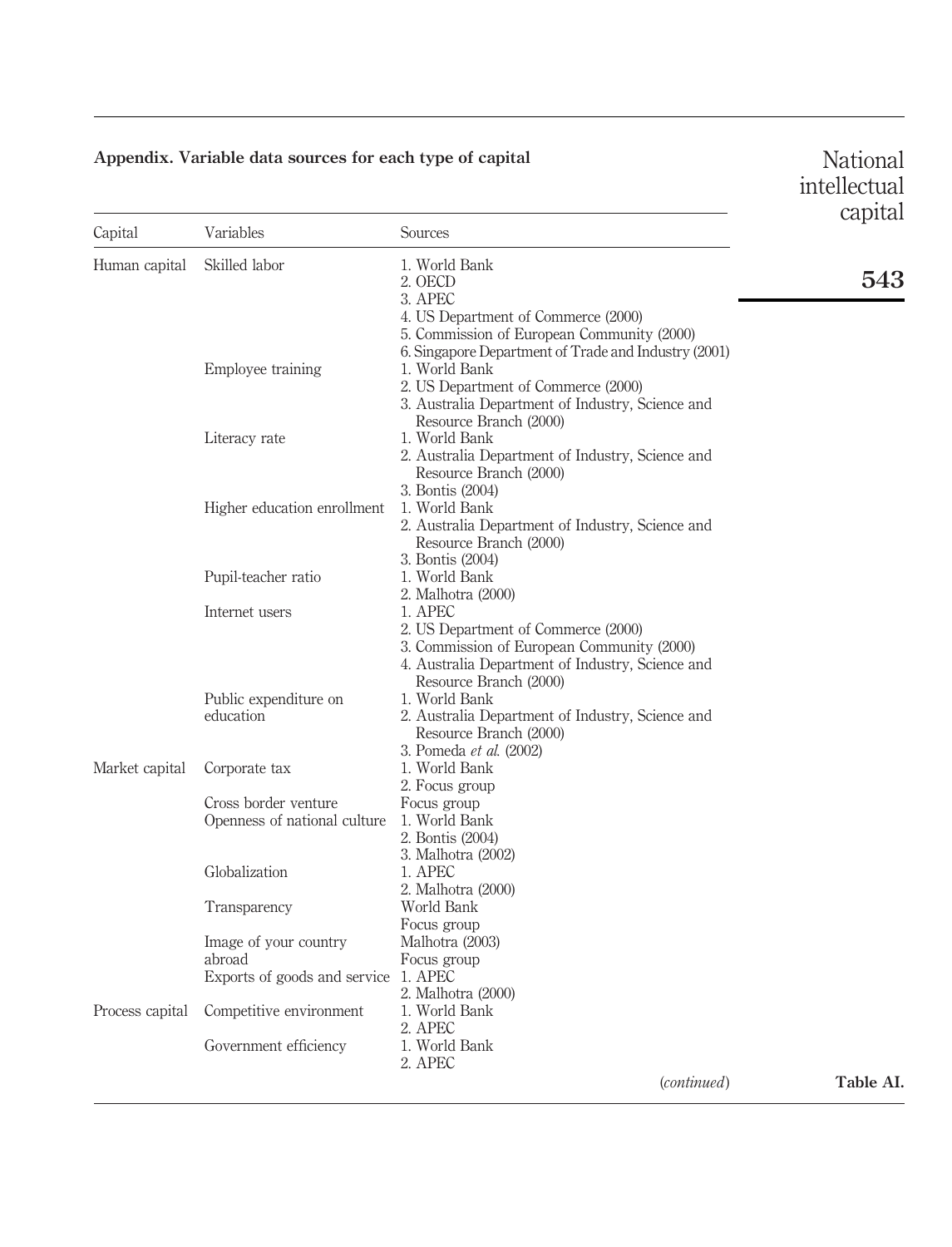| JIC<br>9,4 | Capital | Variables                             | Sources                                                                                                                                                                                                                                                                                                                                                                           |
|------------|---------|---------------------------------------|-----------------------------------------------------------------------------------------------------------------------------------------------------------------------------------------------------------------------------------------------------------------------------------------------------------------------------------------------------------------------------------|
|            |         | Intellectual property rights          | 1. World Bank<br>2. APEC                                                                                                                                                                                                                                                                                                                                                          |
|            |         | Capital availability                  | 1. World Bank<br>2. APEC                                                                                                                                                                                                                                                                                                                                                          |
| 544        |         | Computers per capita                  | 3. US Department of Commerce (2000)<br>4. Commission of European Community (2000)<br>5. Malhotra (2002)<br>1. World Bank<br>2. APEC                                                                                                                                                                                                                                               |
|            |         | Ease of creating firms                | 3. Australia Department of Industry, Science and<br>Resource Branch (2000)<br>4. Singapore Department of Trade and Industry<br>(2001)<br>5. Malhotra (2000)<br>1. World Bank<br>2. Commission of European Community (2000)<br>3. Singapore Department of Trade and Industry                                                                                                       |
|            |         | Mobile phone subscribers              | (2001)<br>1. World Bank<br>2. OECD                                                                                                                                                                                                                                                                                                                                                |
|            |         | Renewal capital Business R&D spending | 3. APEC<br>4. Australia Department of Industry, Science and<br>Resource Branch (2000)<br>5. Singapore Department of Trade and Industry<br>(2001)<br>1. World Bank<br>2. OECD<br>3. APEC<br>4. US Department of Commerce (2000)<br>5. UK Department of Trade and Industry (2000)<br>6. Australia Department of Industry, Science and<br>Resource Branch (2000)                     |
|            |         | Basic research                        | 7. Malhotra (2000)<br>1. World Bank<br>2. APEC                                                                                                                                                                                                                                                                                                                                    |
|            |         | R&D spending                          | 1. World Bank<br>2. OECD                                                                                                                                                                                                                                                                                                                                                          |
|            |         | R&D researchers                       | 3. APEC<br>4. Commission of European Community (2000)<br>5. Australia Department of Industry, Science and<br>Resource Branch (2000)<br>6. Singapore Department of Trade and Industry<br>(2001)<br>7. Bontis (2004)<br>1. World Bank<br>2. OECD<br>3. APEC<br>4. Australia Department of Industry, Science and<br>Resource Branch (2000)<br>5. Bontis (2004)<br>6. Malhotra (2000) |
| Table AI.  |         |                                       | (continued)                                                                                                                                                                                                                                                                                                                                                                       |